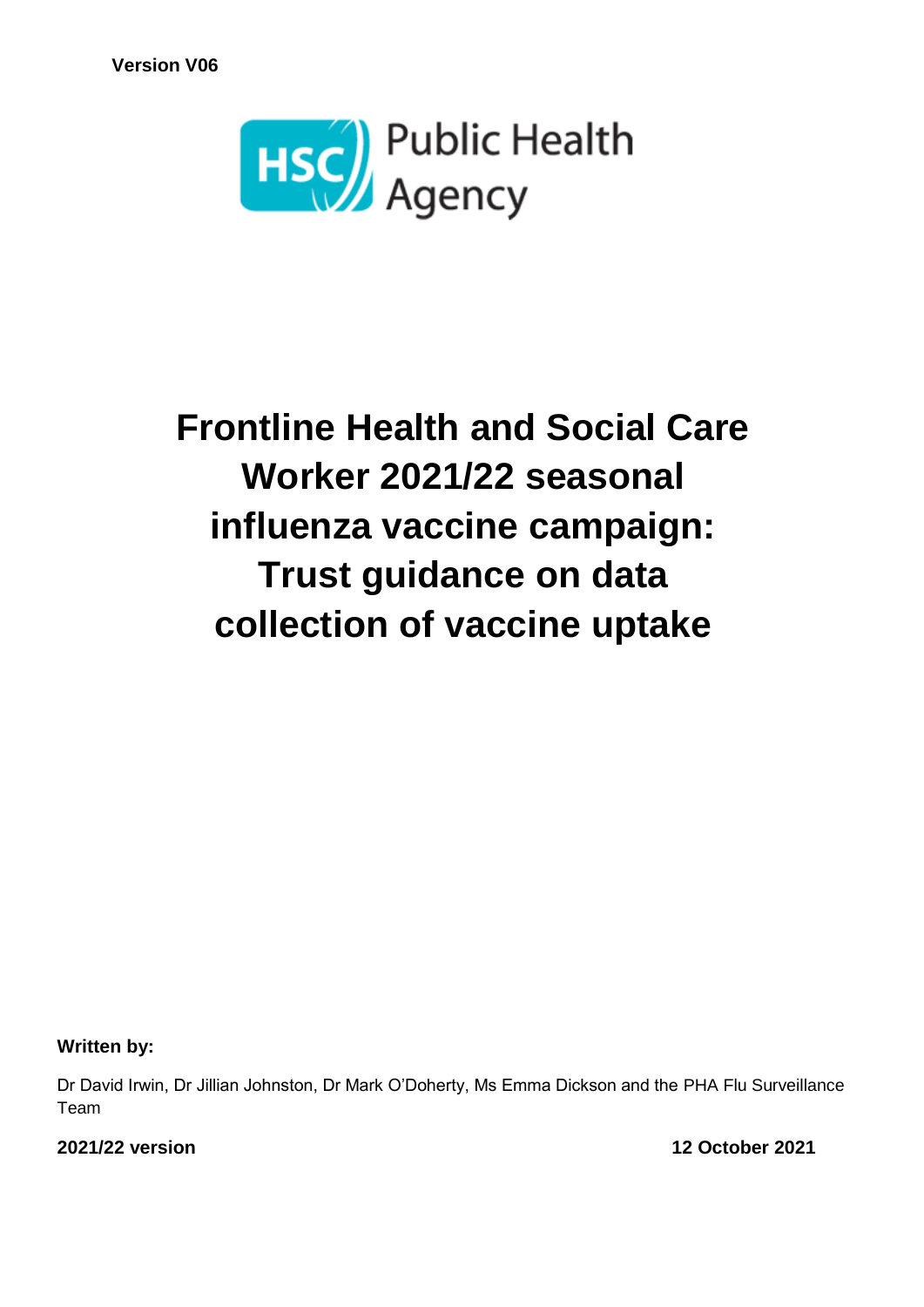# **Change history**

| <b>Version</b>  | <b>Change Details</b>                                                                                                                                      | <b>Date</b>     |
|-----------------|------------------------------------------------------------------------------------------------------------------------------------------------------------|-----------------|
| <b>Number</b>   |                                                                                                                                                            |                 |
| $\overline{V}$  | Definitions of frontline health care workers (HCWs) and social care                                                                                        | 23 May 2018     |
|                 | workers (SCWs) have been separated                                                                                                                         |                 |
|                 | The tables detailing frontline HCWs and SCWs have been                                                                                                     |                 |
|                 | simplified and include staff groupings as per HRPTS                                                                                                        |                 |
|                 | Explanation on how to obtain the denominator at the start of the<br>season has been simplified                                                             |                 |
|                 | Students, bank/agency staff and other staff not on HRPTS have                                                                                              |                 |
|                 | been removed from denominator collection and are included as                                                                                               |                 |
|                 | 'others' for numerator collection                                                                                                                          |                 |
|                 | Data collection template that Trusts must submit to PHA has been<br>changed                                                                                |                 |
|                 | A separate data collection template has been developed for                                                                                                 |                 |
|                 | Northern Ireland Ambulance Service (NIAS)                                                                                                                  |                 |
|                 | Reporting dates of data collection to the PHA have been reduced to<br>monthly to coincide with PHA reporting requirements to Department<br>of Health (DoH) |                 |
|                 | Data reported to DoH will also be reported to Flu Fighters® and an                                                                                         |                 |
|                 | identified person in each Trust                                                                                                                            |                 |
|                 | Frequently Asked Questions (FAQs) updated                                                                                                                  |                 |
| V <sub>03</sub> | Tables detailing frontline HCWs and SCWs have been simplified,<br>removing TC codes                                                                        | 09 July 2019    |
|                 | Explanation on how to obtain denominator and numerator has been<br>simplified                                                                              |                 |
|                 | Online data collection form that Trusts and NIAS must submit to                                                                                            |                 |
|                 | PHA has been developed (separate form for Trusts and NIAS) -                                                                                               |                 |
|                 | instructions on completion, sample forms and hyperlink included                                                                                            |                 |
|                 | FAQs updated<br>Appendix created with examples of HRPTS codes for inclusion in                                                                             |                 |
|                 | frontline HSCW staff groups                                                                                                                                |                 |
| <b>V04</b>      | Bank nurses and porters no longer included under 'others' for                                                                                              | 05 August 2019  |
|                 | numerator collection. Now included separately under Trust frontline                                                                                        |                 |
|                 | HCWs vaccinated by Trust Occupational Health                                                                                                               |                 |
|                 | Online data collection forms updated to clarify data collection for                                                                                        |                 |
| V <sub>05</sub> | bank nurses and porters                                                                                                                                    |                 |
|                 | Online data collection forms updated for 2020/21                                                                                                           | 21 August 2020  |
|                 | Information on Community Pharmacy Seasonal Influenza                                                                                                       | 03 September    |
|                 | Vaccination (CPFV) Service and data reporting                                                                                                              | 2020            |
| <b>V06</b>      | Introduction of Vaccine Management System (VMS) for flu vaccine                                                                                            | 14 September    |
|                 | data collection to align with COVID vaccine                                                                                                                | 2021            |
|                 | Tables detailing frontline HCWs and SCWs have been simplified                                                                                              | 06 October 2021 |
|                 | (only listing examples of staff for data collection/monitoring                                                                                             |                 |
|                 | purposes). Non-frontline table has been removed                                                                                                            |                 |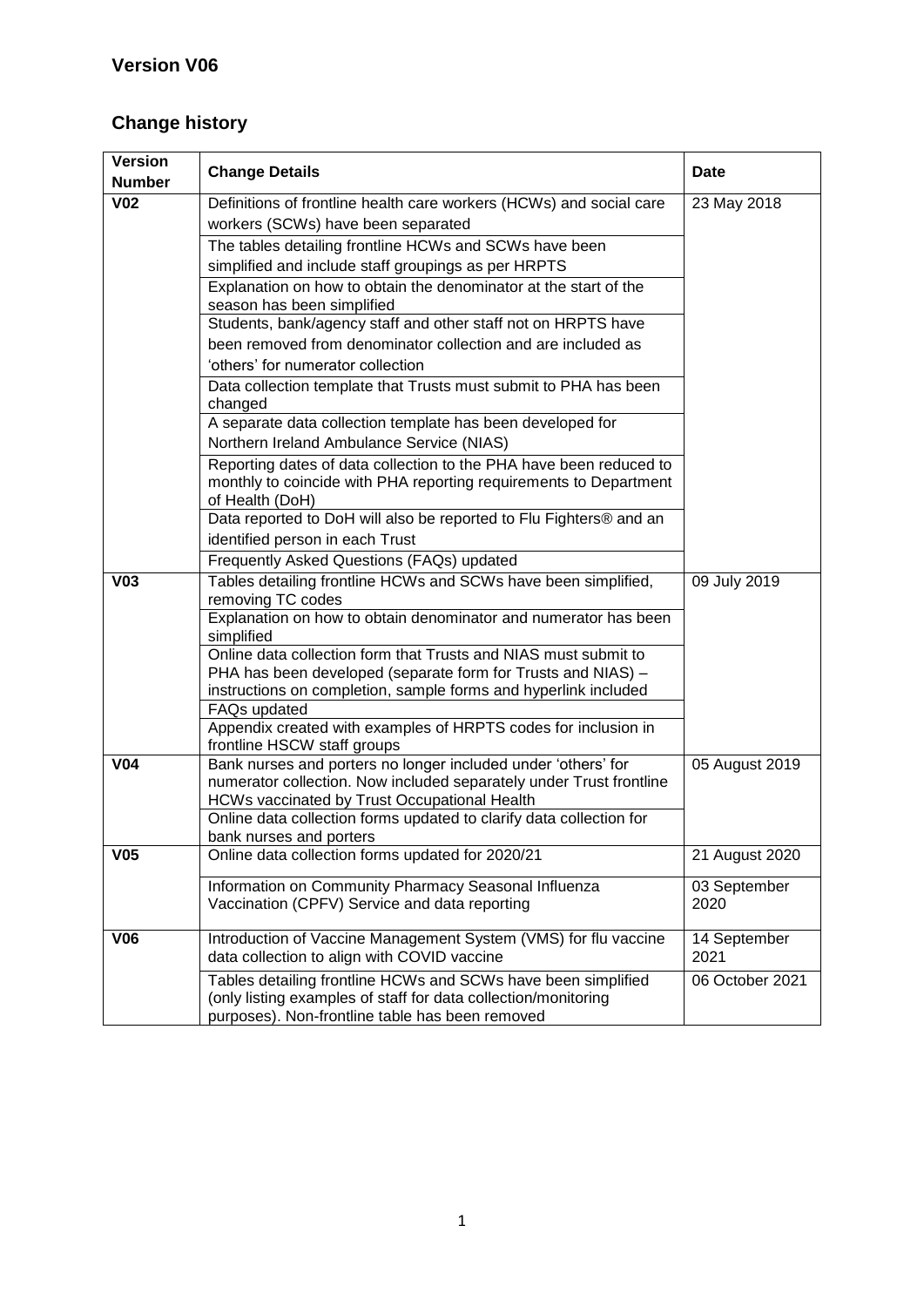#### **Introduction**

This is the sixth annual (2021-22) guidance on data collection of vaccine uptake for the Trust health and social care worker (HSCW) influenza vaccine campaign. The guidance is updated annually following consultation and agreement with Health and Social Care (HSC) Trust flu vaccine leads. **Latest guidance should always be adhered too.**

Since last flu year's season, Trusts have had the challenging task of administering the COVID-19 vaccine to all frontline HSCWs. For the COVID vaccine programme, data collection was carried out through the new regional Immunisation Information System developed by the Department of Health (DoH) Digital team; known as the Vaccine Management System (VMS). The DoH has considered the [advice of the](https://www.gov.uk/government/publications/jcvi-statement-september-2021-covid-19-booster-vaccine-programme-for-winter-2021-to-2022/jcvi-statement-regarding-a-covid-19-booster-vaccine-programme-for-winter-2021-to-2022)  [Joint Committee on Vaccination and Immunisation \(JCVI\) on COVID-19 boosters](https://www.gov.uk/government/publications/jcvi-statement-september-2021-covid-19-booster-vaccine-programme-for-winter-2021-to-2022/jcvi-statement-regarding-a-covid-19-booster-vaccine-programme-for-winter-2021-to-2022) and has issued a policy letter, [HSS\(MD\)69/2021,](https://www.health-ni.gov.uk/sites/default/files/publications/health/doh-hss-md-69-2021_0.pdf) indicating that frontline HSCWs (those with direct patient contact) should be offered a booster dose of COVID-19 vaccine. In order to enable Trusts to plan their influenza vaccination campaigns as usual and yet also be prepared to co-administer with COVID Booster, the DoH Digital Team has developed the VMS to enable data collection on the seasonal flu vaccine.

**This season, the Public Health Agency (PHA) will be using data extracted from VMS to determine vaccine uptake for the HSCW flu vaccination programme.** Introduction of this new regional Immunisation Information System, into the HSC will enable organisations to obtain much richer information, more efficiently, which will ultimately support better and more target delivery of the programme.

#### **Background**

The JCVI recommends that flu vaccine is offered and provided to all frontline HSCWs who are in direct contact with patients/clients to protect themselves, their families and their patients. This includes Trust employed HSCWs and non-Trust employed HSCWs i.e. independent sector and the HSC community sector. All frontline HSCWs should be offered the vaccine by their employer.

2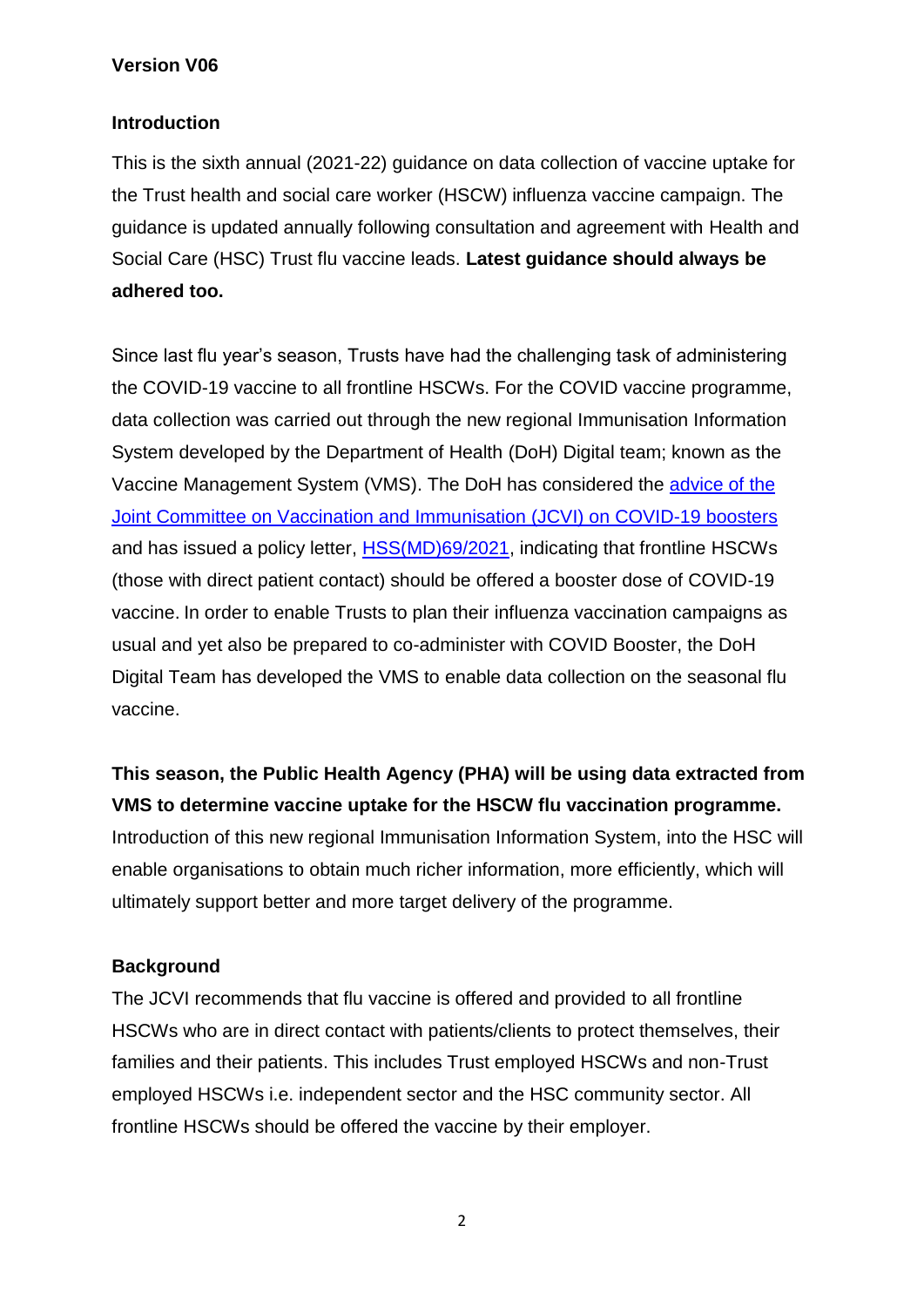The 2021/22 seasonal influenza vaccine programme officially begins on 1 October 2021 until 31 March 2022. The HSC Trust campaigns, for Trust-employed staff, can start their programme when they receive their first delivery of vaccine.

Further details can be found in the Chief Medical Officer (CMO) policy letter, ['Seasonal influenza vaccination programme 2021/22'](https://www.health-ni.gov.uk/publications/letters-and-urgent-communications-2021)– found on the DoH Northern Ireland website.

#### **Monitoring of vaccine uptake**

The PHA is responsible for monitoring influenza vaccine uptake of **frontline** HSCWs on behalf of DoH. While Trusts offer the flu vaccine to all of their staff, the PHA only collates and publishes vaccine uptake for HSCWs that are involved with direct patient contact (i.e. frontline) from the five HSC Trusts and Northern Ireland Ambulance Service (NIAS).

Uptake of the 2020/21 frontline HSCW influenza vaccination campaign has been the most successful to date. Building on this achievement, and the successful roll out of the COVID-19 vaccination programme, the target for 2021/22 seasonal influenza vaccine uptake for both frontline health care workers (HCWs) and frontline social care workers (SCWs) has been set by DoH at **75%**.

In accordance with the CMO policy letter, all HSC organisations (Trusts, GPs, community pharmacies) are **responsible for entering the administration of flu vaccine of frontline HSCWs on to VMS in line with the VMS guidance** that is obtained from the VMS portal.

Overall, this year's programme remains unchanged, with community pharmacies again also offering flu vaccine to health and social care workers (including the offer of workplace on site vaccination of all residential and nursing home staff) as part of the Community Pharmacy Seasonal Influenza Vaccination (CPFV) Service. This will also be collected from VMS and collated for each Trust, allowing more direct comparisons to be made among the staff groupings to last season.

3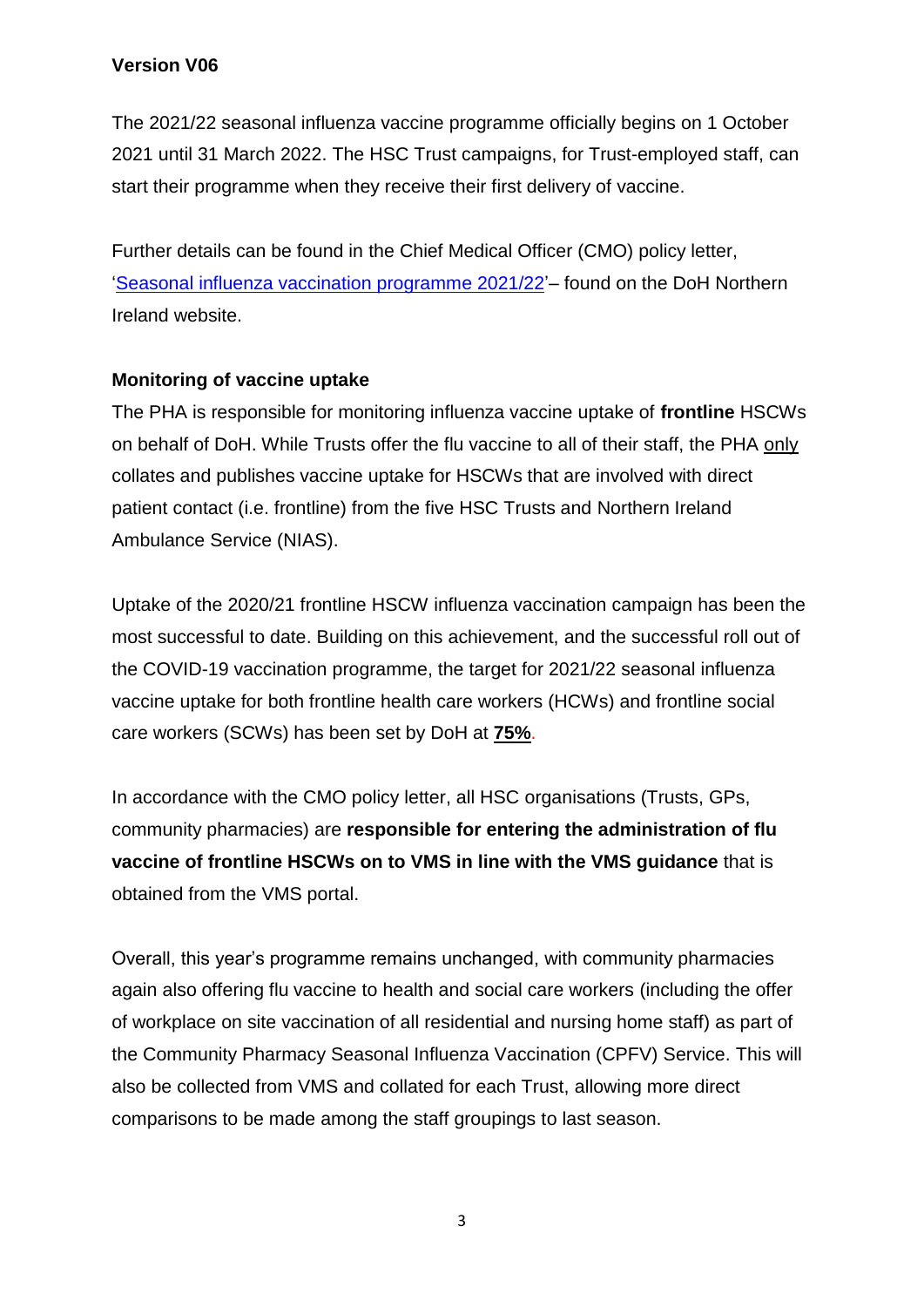#### **Purpose of this guidance**

The purpose of this year's guidance is to continue to provide clear instruction to Trusts on data collection for the 2021/22 seasonal influenza vaccine programme of frontline HSCWs, and thus ensure standardised data collection across Trusts.

Guidance on using the VMS is included within the VMS portal.

In Northern Ireland, unlike the rest of the United Kingdom, Health and Social Care are integrated so SCWs are part of the frontline Trust-employed workforce. It is important that both HCWs and SCWs are vaccinated and monitored, and uptake between the two is reported separately to enable uptake to be calculated for each group.

There has previously been confusion regarding staff groups working in support services and in administrative and clerical roles about whether they should be defined as frontline staff or not. This is because the roles of these staff differ between Trusts, with some involving direct patient contact and others not. All Trusts should offer and vaccinate any of their staff that are defined as frontline, and may need to use a degree of judgement in this classification. As previously agreed (May 2018) only staff groupings that have the same frontline HSCW role across Trusts will be included. The HRPTs codes and job titles agreed in 2019/20 will be reviewed and updated for 2021/22 where possible (see Appendix 1).

It should be noted that the introduction of VMS to collect and extract the data will help alleviate this confusion. The definitions of frontline HSCWs in the VMS align with the definitions in this guidance for **data collection purposes only**.

This guidance includes information on:

- definitions of both frontline HCWs and SCWs
- data collection dates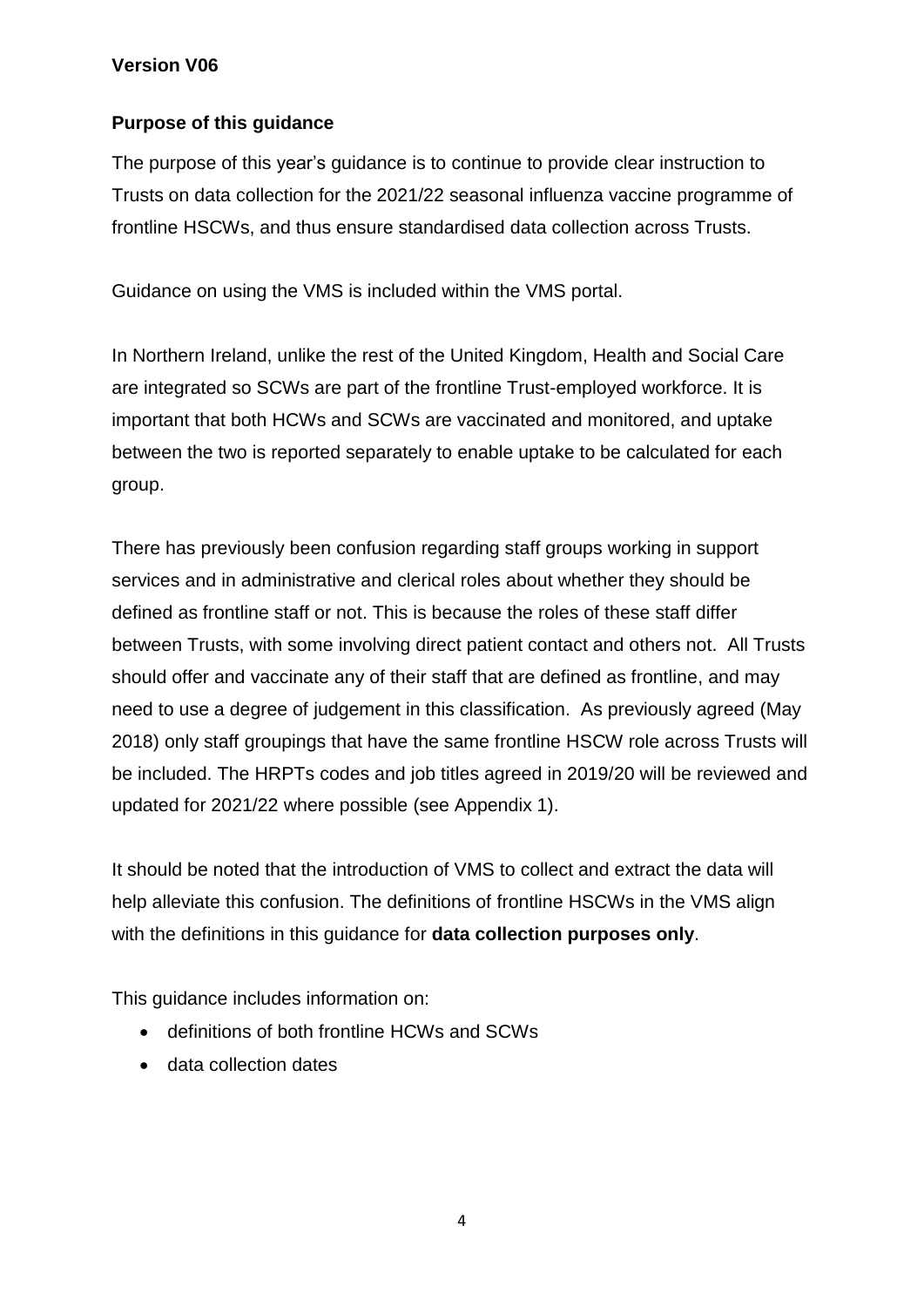At the end there are frequently asked questions (FAQs) and answers on the data collected. Please refer to guidance on the VMS portal for further advice on recording the data.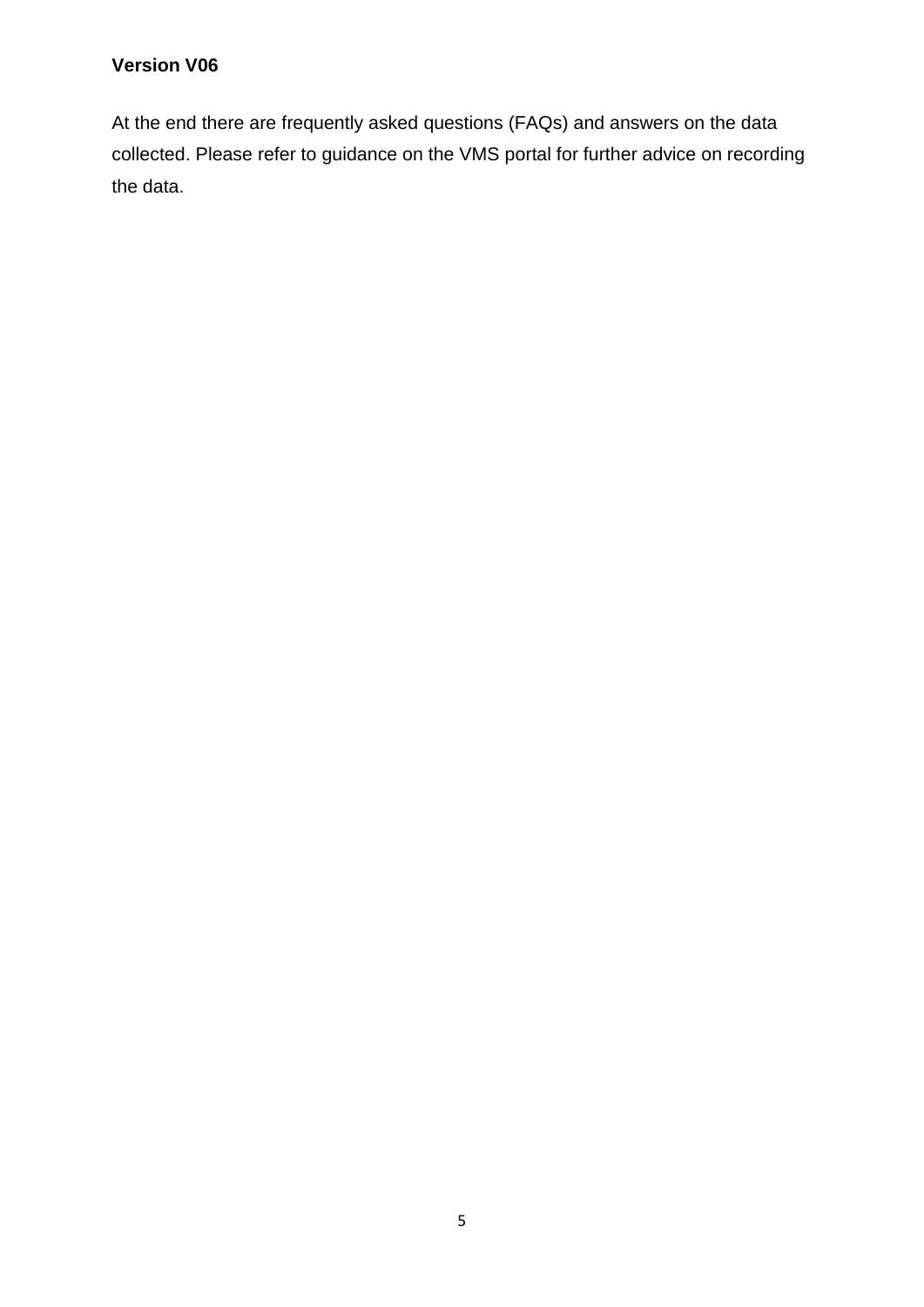#### **Definitions for data collection purposes only**

**Frontline health care workers (HCWs):** provide health-related services in acute HSC hospitals, mental health hospitals, community-based services, ambulance care, that are in direct contact with patients. **Frontline social care workers (SCWs):** provide social care to patients or clients through the Trust, community-based services to individuals in their own home, in care homes or other long-term care facilities that is in direct contact with patients.

**Non-frontline:** any member of staff directly involved in the day-to-day running of the organisation and its infrastructure but do not have direct patient contact.

The National Health Service (NHS) national workforce census provides definitions of staff groupings. Public Health England (PHE) has developed guidance for use in England on data collection of frontline HCWs based on these staff definitions.<sup>1</sup>

Devolved administrations use different human resource monitoring systems and consequently may have different definitions of staff groups and different methods of extracting the data.

Northern Ireland Health and Social Care organisations use the Human Resource, Pay and Travel System (HRPTS). Workforce staff groupings from HRPTS have been broadly classified into the equivalent definitions from the NHS national workforce census.

The following tables outline the definitions that PHA will apply for **monitoring purposes** to the data extracted from the VMS (along with the equivalent HRPTS grouping):

- 1. Frontline HCWs (table 1)
- 2. Frontline SCWs (table 2)

**.** 

It is recognised that some HCWs may have a frontline role in some Trusts and not in others, these tables are provided for guidance with respect to data collection only. Trusts may need to use a degree of judgement for some staff grouping on whether or not to vaccinate as a frontline HSCW (see appendix 3 and FAQs for further information).

<sup>1</sup> <http://content.digital.nhs.uk/article/2267/National-Workforce-Data-Set-NWD-guidance-documents>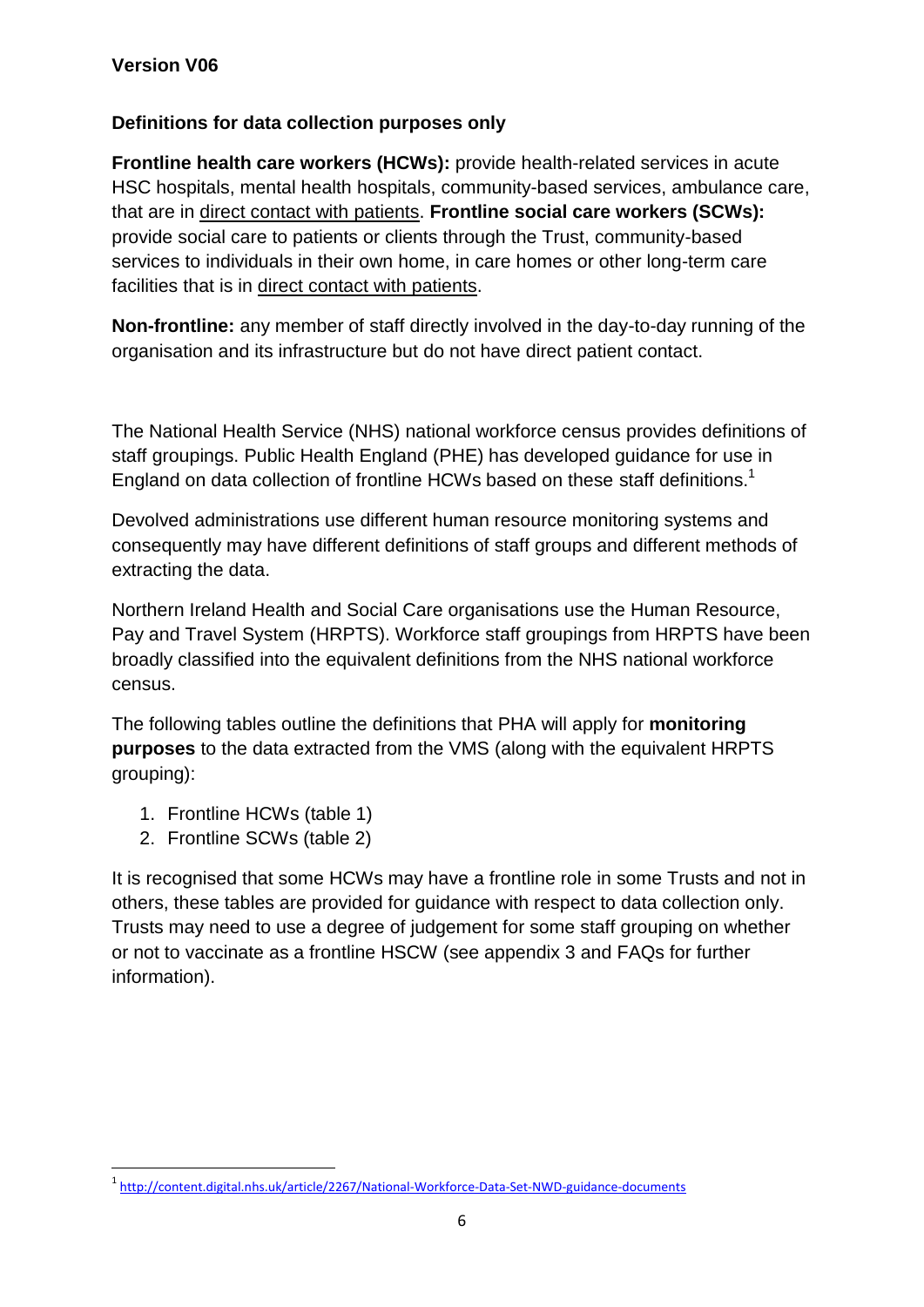#### **Table 1: Definitions and examples of staff groups that will be collected as FRONTLINE HCWs for monitoring purposes**

<span id="page-7-0"></span>Please note this is not an exhaustive list.

| <b>Staff Grouping</b>                  | <b>Definition</b>                                                                                                                                                                                                                                                                                                                                                                                                          |  |  |  |
|----------------------------------------|----------------------------------------------------------------------------------------------------------------------------------------------------------------------------------------------------------------------------------------------------------------------------------------------------------------------------------------------------------------------------------------------------------------------------|--|--|--|
| All doctors                            | doctors working in hospital, community or GP <sup>2</sup><br>$\bullet$<br>all grades of hospital, community and public health doctor or dentist <sup>3</sup><br>$\bullet$<br>medical and dental students <sup>4</sup><br>$\bullet$                                                                                                                                                                                         |  |  |  |
| All qualified nurses                   | qualified nurses, midwifes, health visitors working in hospital, community or<br>$\bullet$<br>GP<br>at least first level registration<br>$\bullet$<br>includes nurse consultants, nurse managers<br>$\bullet$<br>agency nurses <sup>5</sup><br>$\bullet$<br>bank nurses <sup>6</sup><br>$\bullet$<br>nursing and midwifery students <sup>4</sup><br>$\bullet$                                                              |  |  |  |
| <b>All Allied Health Professionals</b> | physiotherapists<br>$\bullet$<br>occupational therapists<br>$\bullet$<br>dieticians<br>$\bullet$<br>radiographers<br>$\bullet$<br>sonographers<br>$\bullet$<br>chiropodists/podiatrists<br>$\bullet$<br>orthoptists<br>$\bullet$<br>speech & language therapists<br>$\bullet$<br>clinical psychologists<br>$\bullet$<br>art/music/drama therapists<br>$\bullet$<br>all AHP students <sup>4</sup><br>$\bullet$              |  |  |  |
| All pharmacists                        | Trust-employed pharmacists <sup>7</sup><br>$\bullet$<br>all students <sup>4</sup><br>$\bullet$                                                                                                                                                                                                                                                                                                                             |  |  |  |
| Other qualified professional staff     | Other qualified staff working in direct patient contact e.g. medical technical<br>officers, cardiographers, biomedical scientists, clinical scientists, healthcare<br>scientists, optometrists                                                                                                                                                                                                                             |  |  |  |
| <b>Qualified ambulance staff</b>       | paramedics<br>$\bullet$<br>emergency medical technicians<br>$\bullet$<br>ambulance care attendants<br>$\bullet$                                                                                                                                                                                                                                                                                                            |  |  |  |
| Support to qualified staff groupings   | Staff with direct patient care working in direct support of clinical staff:<br>nursing assistants, auxiliaries, nursery nurses<br>$\bullet$<br>care assistants<br>$\bullet$<br>phlebotomists<br>$\bullet$<br>health care assistants<br>$\bullet$<br>technology assistants<br>$\bullet$<br>pharmacy technicians and support staff<br>$\bullet$<br>physiotherapy assistants<br>$\bullet$<br>ambulance personnel<br>$\bullet$ |  |  |  |

 2 GPs that are Trust-employed only i.e. those that work in a Trust managed out of hours service.

 $3$  Consultant, registrar, senior house officer, foundation 1&2, staff grade, associate specialist, clinical assistants, and hospital practitioners. <sup>4</sup> Not on HRPTS so not included in denominator data.

<sup>&</sup>lt;sup>5</sup> Agency nurses are employed by a nursing agency that provides nurses to organisations who need the services of healthcare professionals. As they are not employed by a Trust they are not included on HRPTS and so will not be included in denominator data.<br><sup>6</sup> Bank purses are included in the Trust purse hank and provide temperary sover as a resul Bank nurses are included in the Trust nurse bank and provide temporary cover as a result of staff shortages or short term unfilled vacancies. As they are Trust-employed they will be registered on HRPTS. However, as they may not work during the flu season, it was

agreed with Trusts that bank nurses should not be included in denominator data.<br><sup>7</sup> Community/federation pharmacists are not Trust-employed staff.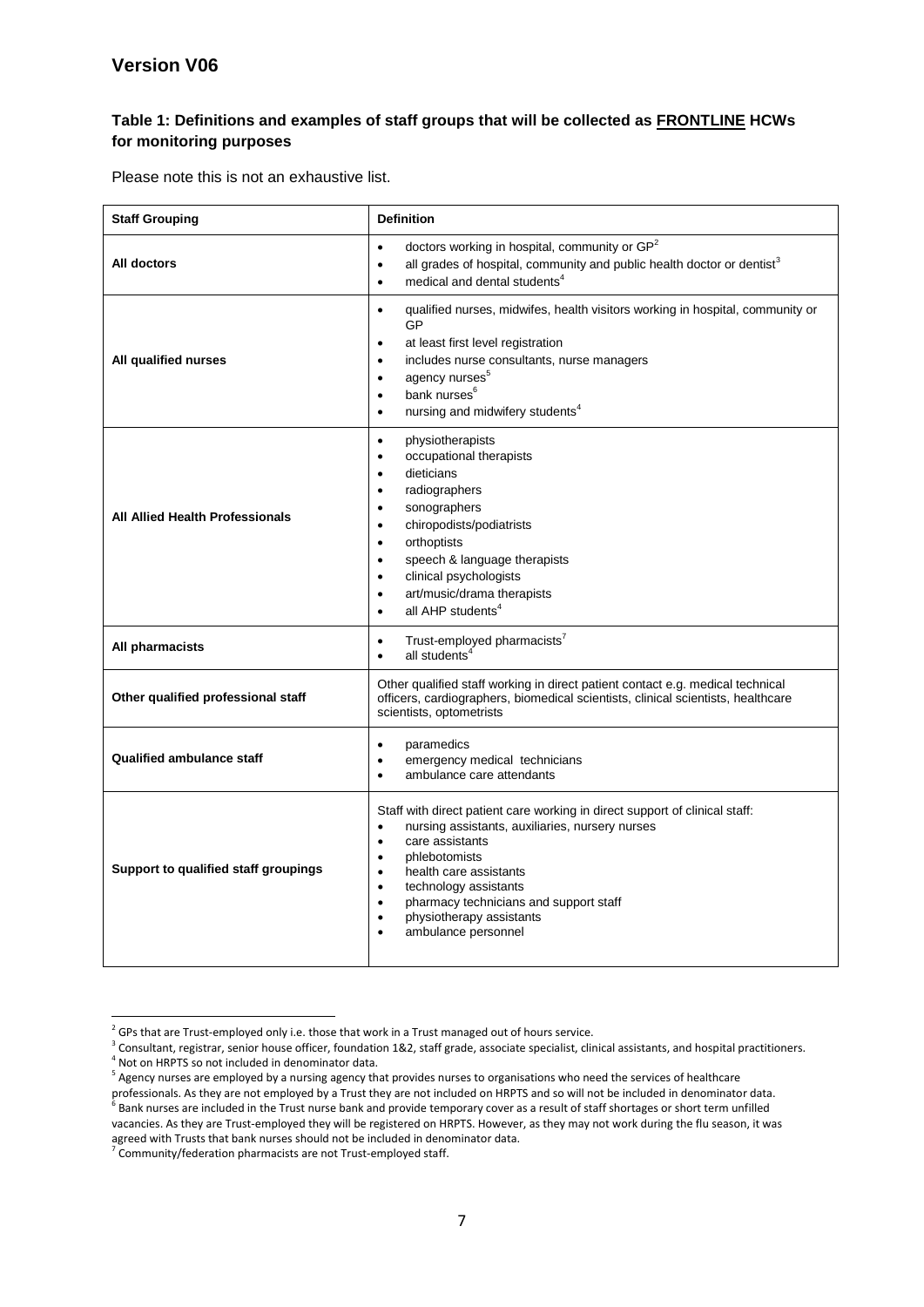#### **Table 2: Definitions and examples of staff groups that will be collected as FRONTLINE SCWs for monitoring purposes**

Please note this is not an exhaustive list.

| <b>Staff Grouping</b>      | <b>Definition</b>                                                                                                                                                                                                                                                                                               |  |  |
|----------------------------|-----------------------------------------------------------------------------------------------------------------------------------------------------------------------------------------------------------------------------------------------------------------------------------------------------------------|--|--|
| <b>Social Workers</b>      | Assesses and manages care, support and intervention needs for<br>individuals and families: social workers                                                                                                                                                                                                       |  |  |
| <b>Social Care Workers</b> | Provides service users with direct personal community-based care<br>$\bullet$<br>and practical support to people in their own home: home help /<br>domiciliary care worker / community care worker<br>Provides care for people in care homes or other long-stay care<br>$\bullet$<br>facilities: Trust-employed |  |  |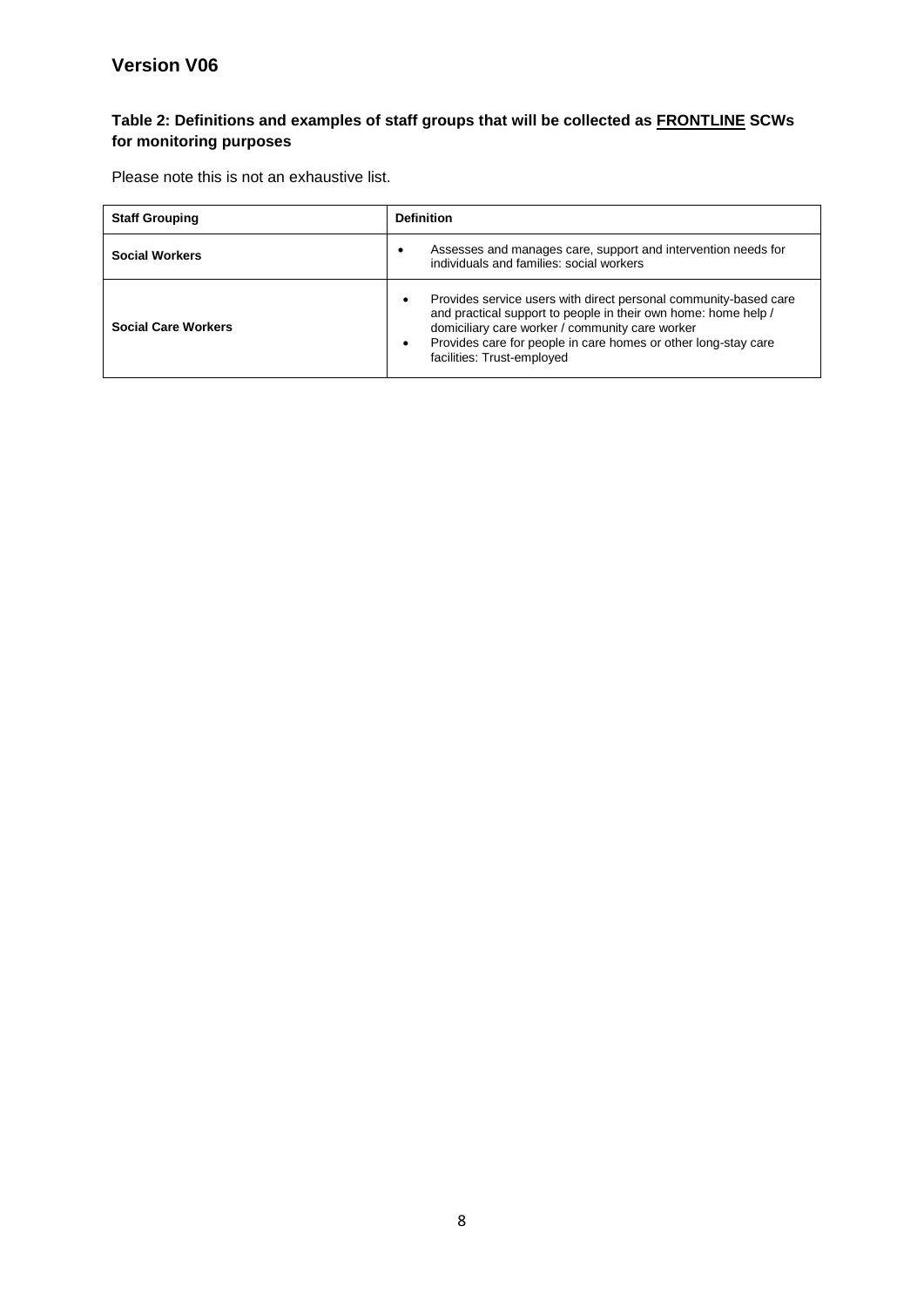## **Calculating vaccine uptake of frontline HSCWs**

**Numerator:** the number of Trust-employed frontline HSCWs working in the Trust at any time between 1 October 2021 and 31 March 2022 who received the flu vaccine during this time.

**Denominator:** the number of frontline HSCWs registered on HRPTS at any time between 1 October 2021 and 31 March 2022.

Vaccine uptake of frontline HSCWs is defined as the proportion of HRPTS registered frontline HSCWs who received the flu vaccine between 1 October 2021 and 31 March 2022 (see box).

Vaccine Uptake of frontline HSCWs  $(\%) =$ 

No. working in Trust that received vaccine at any time in 2021/22(numerator) No. working in the Trust at any time during 2021/22(*denominator*)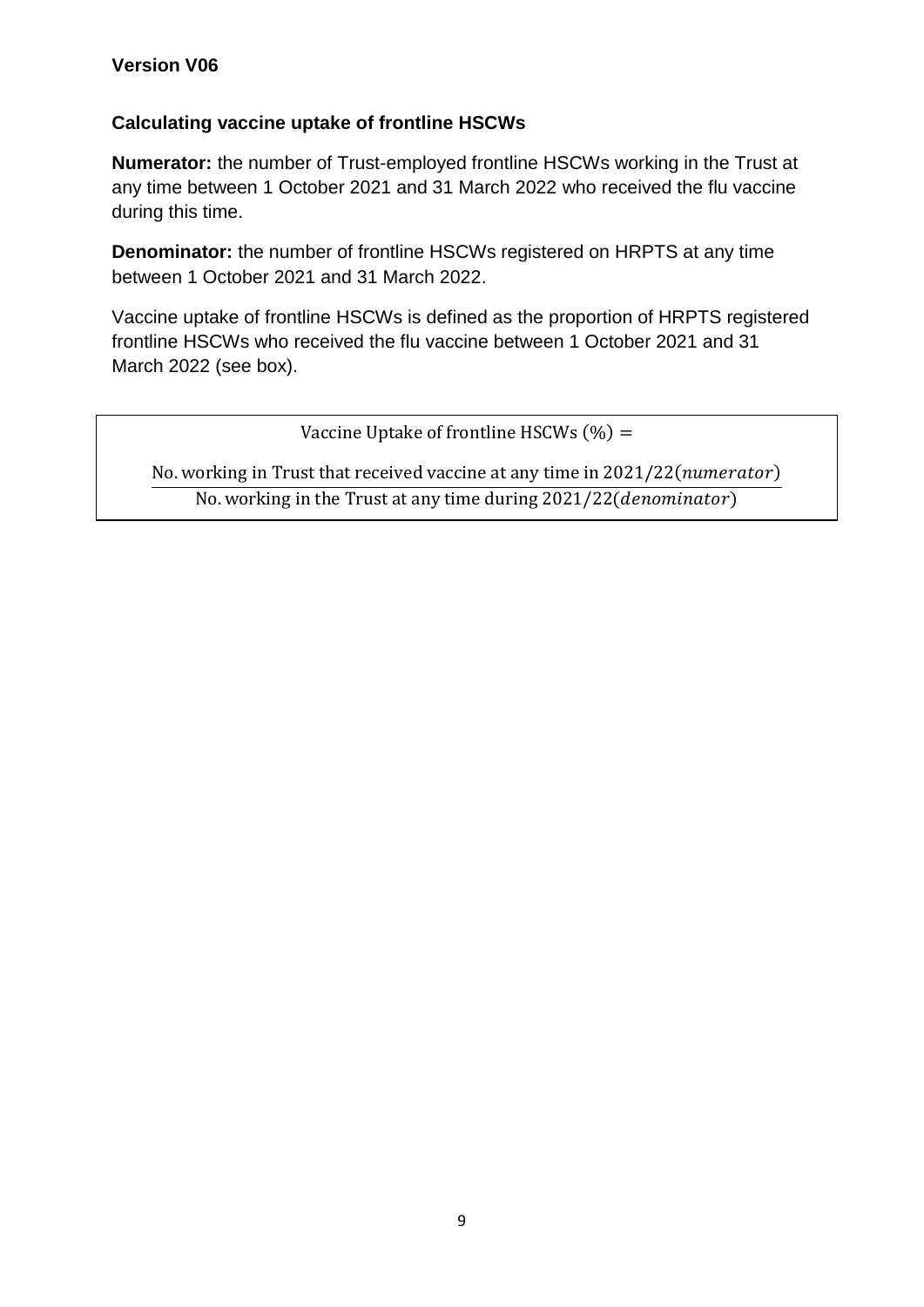#### **Setting the denominator at the start of the season in September 2021**

In September, before the influenza season begins, Trust Occupational Health and Human Resource (HR) departments should identify the number of frontline HSCWs in their organisation that are eligible for the flu vaccine using the same definitions in the previous section (tables 1, 2 and 3, and appendix 1). This sets the denominator at the start of the season.

#### Each Trust should send their denominator, as at 30 September 2021 to the PHA.

PHA flu surveillance team are currently investigating the possibility of utilising HRPTS denominator data, and if possible this will be used to calculate the denominator throughout the flu season for each of the agreed staff groups within Trusts/NIAS (as per this guidance). Further information will be provided on this as the investigation proceeds.

| <b>Staff Group</b>                                                                                                | Denominator    |
|-------------------------------------------------------------------------------------------------------------------|----------------|
| All HCWs and support staff (table 1)                                                                              | Include        |
| All SCWs (table 2)                                                                                                | Include        |
| Agency staff <sup>8</sup>                                                                                         | Do not include |
| Bank staff <sup>9</sup>                                                                                           | Do not include |
| All students working in Trust                                                                                     | Do not include |
| Staff working in non-frontline roles                                                                              | Do not include |
| Staff out of the Trust for the whole flu vaccination period (September-<br>March) e.g. maternity leave/sick leave | Do not include |

#### **Table 3: Frontline HSCWs in HSC Trusts included in denominator**

**<sup>.</sup>**  $^8$  Not registered on HRPTS so do not include in denominator. They should still be offered the vaccine and, if given, recorded in the VMS.

<sup>&</sup>lt;sup>9</sup> Registered on HRPTS but may not work at all during the flu season so do not include in denominator. They should still be offered the vaccine and, if given, recorded in the VMS.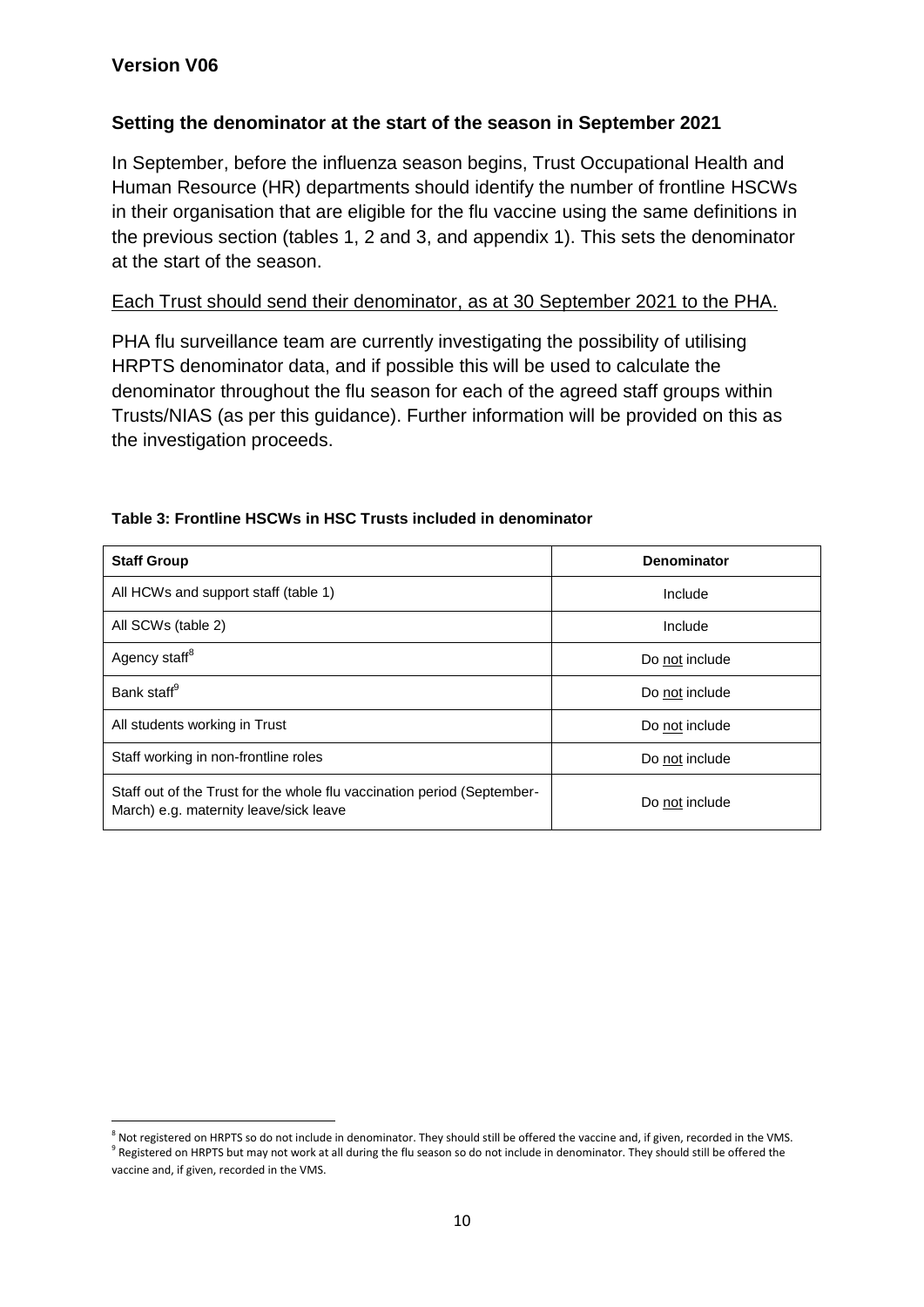#### **Updating the numerator throughout the season (monthly) until March 2022**

The number of frontline HSCWs who received the flu vaccine should be recorded using the VMS.

Trusts must ensure the VMS includes the most up to date vaccination data to enable the PHA to collect and report within the time frames detailed below. Staff vaccinated as part of the CPFV Service will be collected from the VMS by PHA and collated by staff group and Trust.

Table 4 clarifies individuals that should and should not be included in the data collected from VMS by PHA flu surveillance team at each monthly update.

| <b>Staff status</b>                   | <b>Criteria</b>                                                                   | <b>Numerator</b>     |
|---------------------------------------|-----------------------------------------------------------------------------------|----------------------|
| <b>Trust-employed</b>                 | All HCWs and support staff (table 1)                                              | Include              |
| and working at the<br>start of season | All SCWs (table 2)                                                                | Include              |
| (September 2021)                      | All students working in Trust                                                     | Include if available |
|                                       | Agency staff                                                                      | Include if available |
|                                       | Bank staff                                                                        | Include if available |
|                                       | Staff member that declines vaccine (any reason)                                   | Do not include       |
|                                       | Staff that have received vaccine elsewhere e.g. GP                                | Include              |
|                                       | Staff on maternity leave during entire flu vaccination period                     | Do not include       |
|                                       | Staff on sick leave during entire flu vaccination period                          | Do not include       |
| <b>Starters and</b><br>Leavers        | Staff arrive in Trust during vaccination period and receive<br>vaccine (starters) | Include              |
|                                       | Staff vaccinated in Trust but leaves during vaccination period<br>(leavers)       | Include              |

#### **Table 4: Frontline HSCWs that should be included in monthly updates of numerator**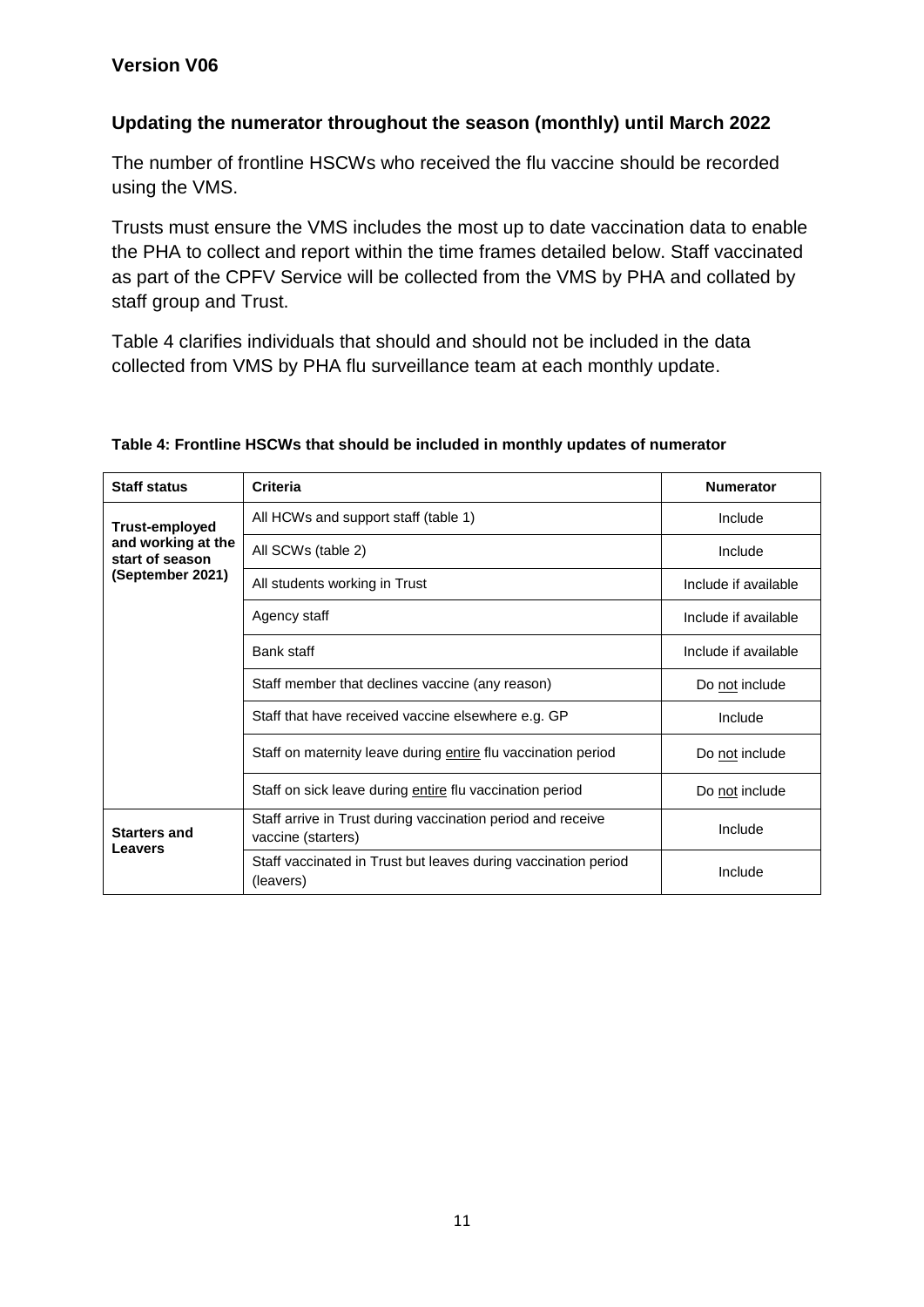#### **Data collection dates**

Data will be collected from the VMS by the PHA flu surveillance team and will be reported to the DoH within the time frames outlined in table 5.

| <b>Reporting month/s</b> | Number of new<br>vaccinations in<br>reporting month | Dates PHA will<br>collected data<br>submitted to VMS by | Date PHA should<br>submit to DoH by |
|--------------------------|-----------------------------------------------------|---------------------------------------------------------|-------------------------------------|
| September/October        | 1 September -<br>31 October 2021                    | 19 November 2021                                        | 24 November 2021                    |
| November                 | 1 November -<br>30 November 2021                    | 17 December 2021                                        | 22 December 2021                    |
| December                 | 1 December -<br>31 December 2021                    | <b>21 January 2022</b>                                  | 26 January 2022                     |
| January                  | 1 January -<br>31 January 2022                      | 18 February 2022                                        | 23 February 2022                    |
| February                 | 1 February -<br>28 February 2022                    | <b>18 March 2022</b>                                    | 23 March 2022                       |
| March                    | 1 March -<br>31 March 2022                          | 14 April 2022                                           | 20 April 2022                       |

Uptake figures will then be sent to DoH at the end of each month as outlined. These figures are the final figures and cannot be adjusted by Trusts until the next return. These figures will also be sent to identified Trust leads.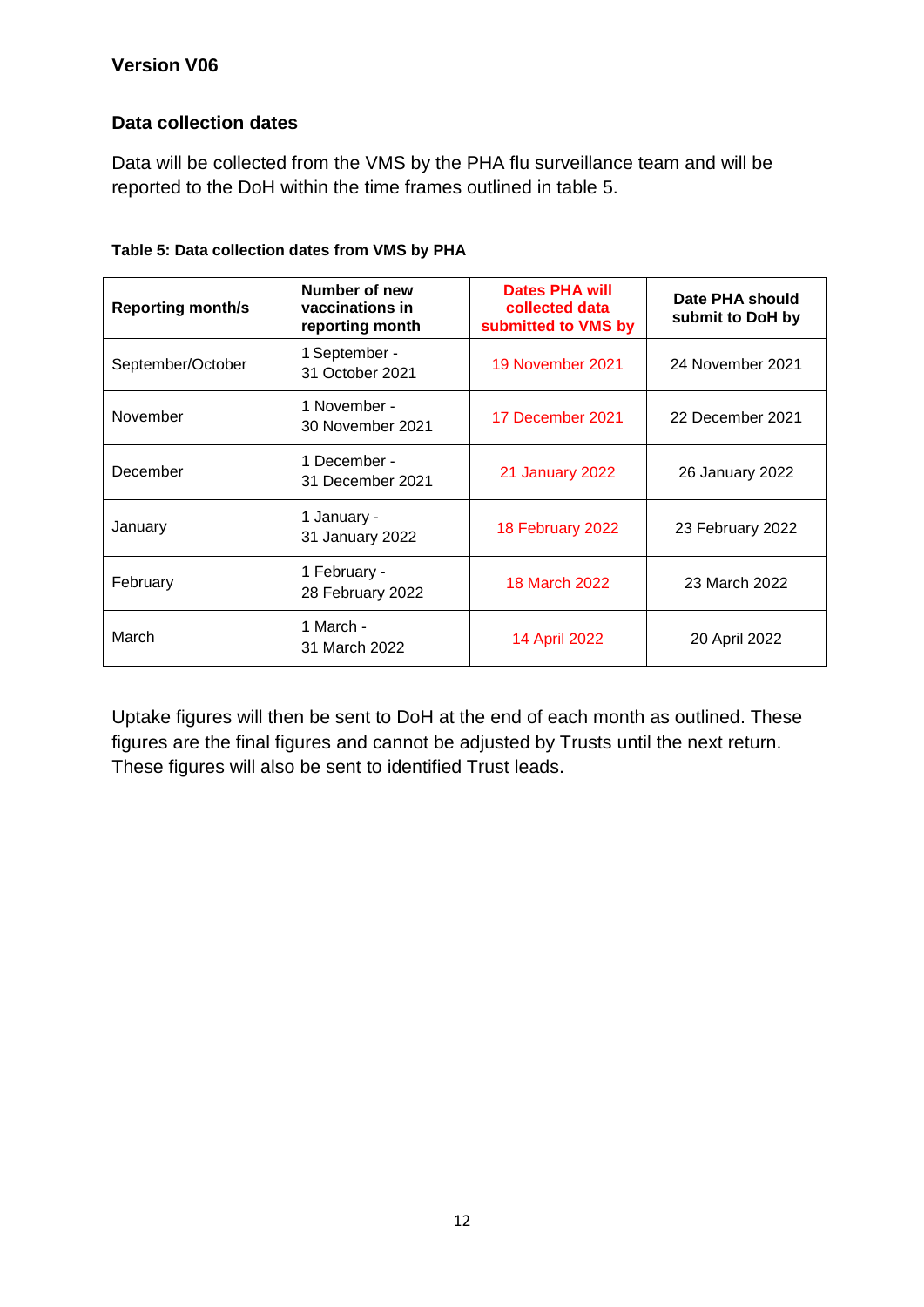# **Frequently Asked Questions**

## **Do I have to use the VMS?**

Yes. It is a Trust responsibility from DoH to report vaccine uptake in frontline HSCWs as outlined in the CMO annual flu letter.

## **Will be PHA be collecting data on Social Care Workers?**

Yes – Trust-employed frontline social care workers (SCWs) only.

In Northern Ireland, unlike the rest of the United Kingdom, Health and Social Care is integrated and so many SCWs are employed by Trusts. The definition of frontline SCWs is outlined in table 2.

## **How will data from the Community Pharmacy Seasonal Influenza Vaccination (CPFV) Service be included?**

The CPFV Service will use the VMS to record vaccinations. All Trust-employed frontline HSCWs who have been vaccinated by the participating community pharmacies will be collected from the VMS by PHA flu surveillance team. Those vaccinated through the CPFV Service will be added to those vaccinated by the Trust occupational health teams each month, for the agreed staff groups (see tables 1-4, and appendix 1). Non-Trust frontline HCWS vaccinated by the CPFV Service will also be recorded in the VMS but only the agreed staff groups will be reported by the PHA.

## **Why is PHA not collecting data on porters and other support services such as those working in catering and domestic services?**

The role of porters, catering and domestic service staff across Trusts differs, with some having direct patient care and others not. It is therefore not possible to standardise data collection for these groups across Trusts and so a decision has been taken not to include these groups as frontline for PHA monitoring arrangements only. However, in Trusts in which these staff are considered to have patient contact they should be offered the vaccine in the same way as other frontline staff.

## **Will PHA be collecting data on clerical and administrative staff that work in clinical areas?**

Administrative and clerical staff mostly do not work in clinical areas and so do not have direct patient contact. The only exceptions are ward clerks who may sit on the wards and therefore have some direct patient care; however, this is not universal practice across all Trusts.

A decision has therefore been taken not to include any administrative and clerical staff as frontline for PHA monitoring arrangements only. However, in Trusts where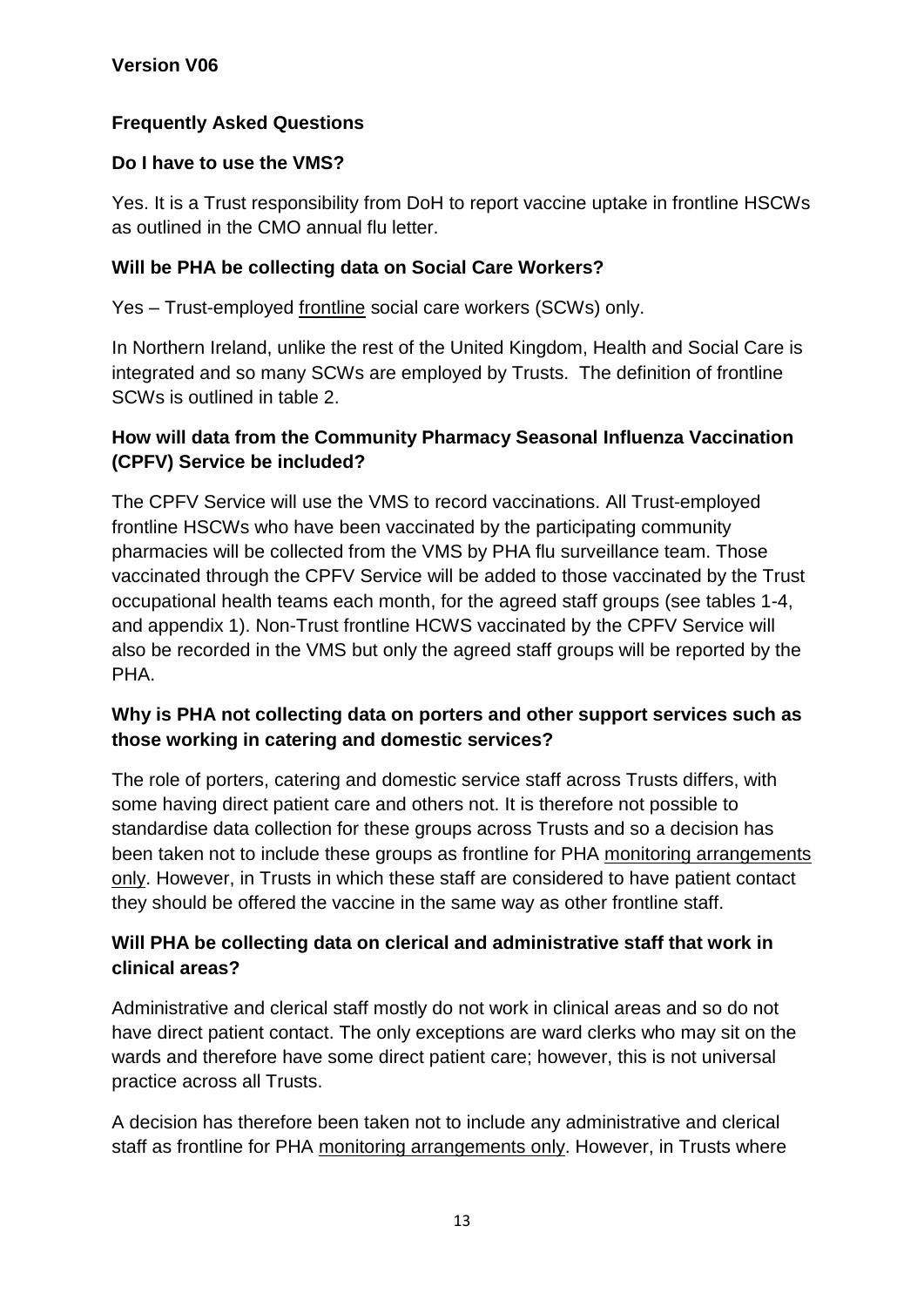these staff do have patient contact they should be offered the vaccine in the same way as other frontline staff.

## **Should vaccines administered to HSCWs outside the Trust still be counted?**

Yes.

The PHA is interested in knowing the proportion of HSCWs in your Trust that are protected against flu with the vaccine. It does not matter where they received the vaccine e.g. at their own GP. HSCWs should report their vaccination status to their Trust (verbal report is sufficient). If available, PHA flu surveillance team will be able to capture this information from VMS and collate within each Trust's figures.

## **How do you record data on frontline staff if they are not on HRPTS?**

Any staff working in your Trust during the flu season that has direct patient contact should be offered the vaccine. However, there are groups of staff working in your Trust that have direct patient contact but that are not employed by the Trust and therefore not recorded on HRPTS e.g. students, agency staff, staff employed by a third party.

These staff should be vaccinated and entered onto the VMS.

## **How do you record data on frontline community staff that are vaccinated by Trust occupational health on behalf of community organisations?**

In Northern Ireland, non-Trust-employed health and social care staff can receive the vaccine via the Occupational Health Service in their local Trust, including community pharmacists, staff involved in supplying medicines, dental staff, general practitioners, private nursing and residential care home staff.

These individuals will not be collected in Trust frontline HSCW figures.

#### **Why do you not remove leavers from the Trust?**

The information PHA is interested in is the number of frontline HSCWs that were vaccinated when they worked in the Trust at any point during the flu season, even if this is only one day or shift. Even if the person leaves during the flu period they should still be captured in both the numerator and denominator.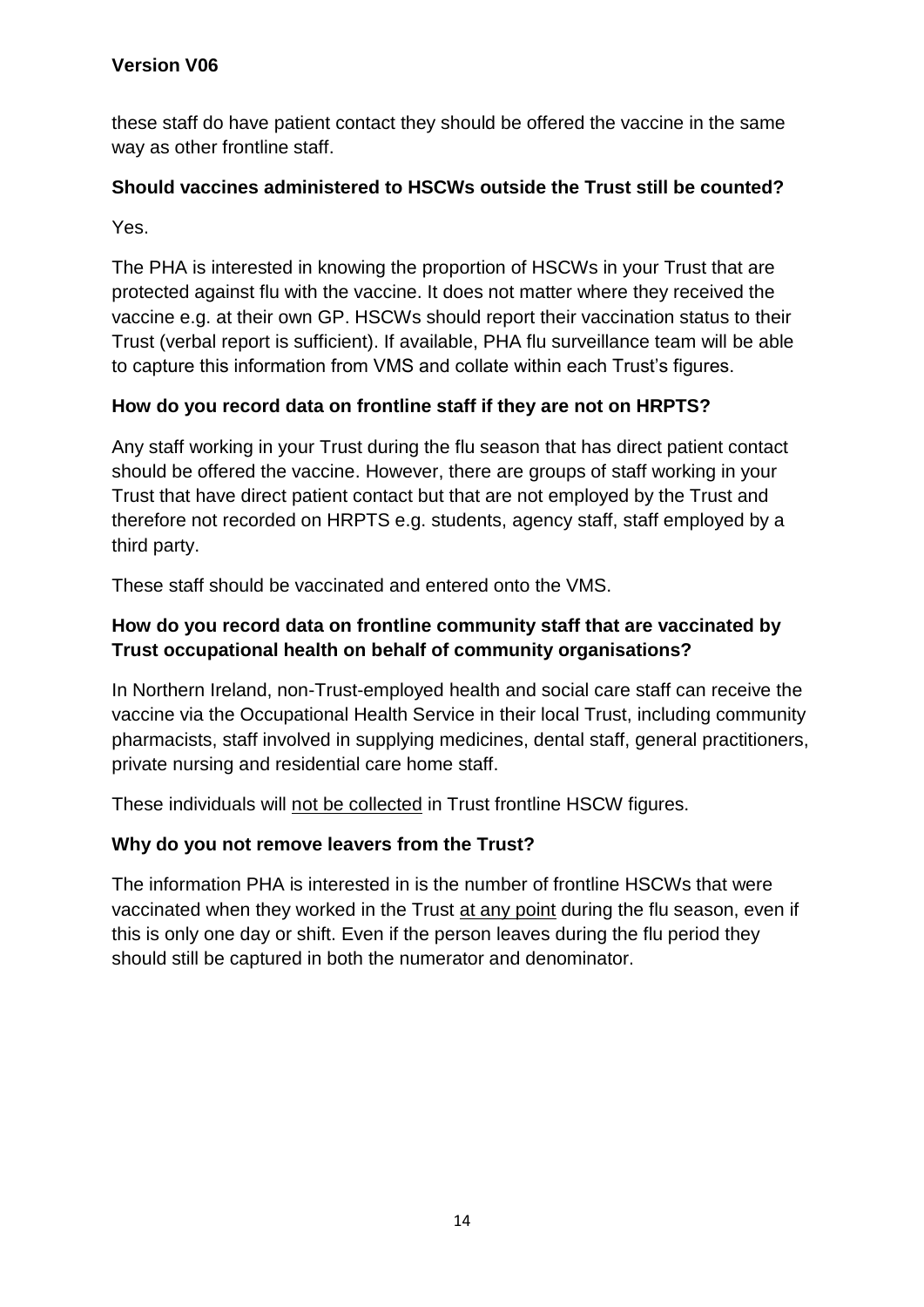## **Contacts**

If you have any queries regarding the seasonal influenza vaccine uptake data collection process that are not address in this guidance or the CMO circular, please email: [FluSurveillance@hscni.net](mailto:FluSurveillance@hscni.net)

If you have any general queries regarding the seasonal influenza programme for health care workers, please email: [Pha.immunisation@hscni.net](mailto:Pha.immunisation@hscni.net)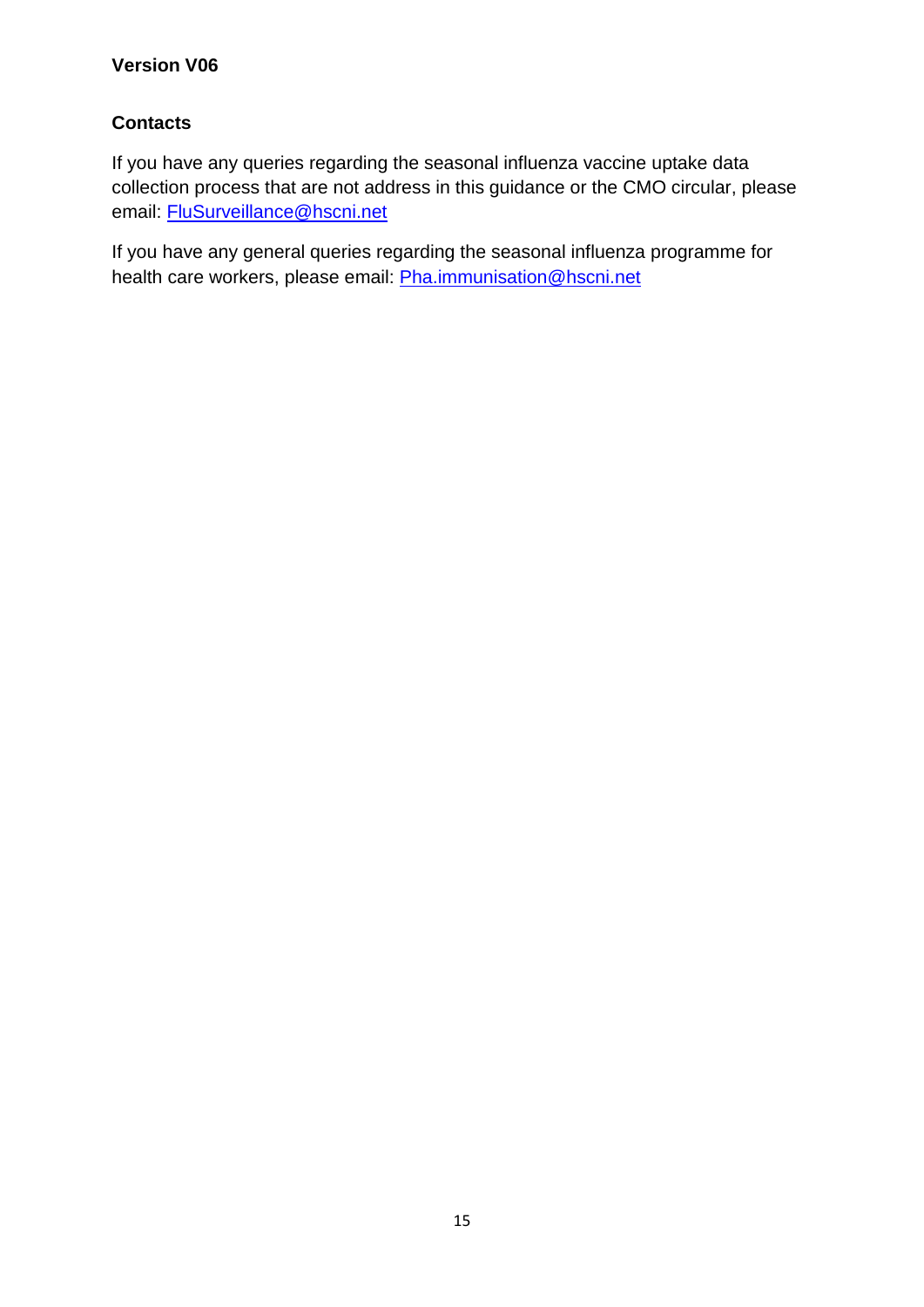## **Appendix 1 Frontline HSCW staff list for data collection**

Table 6 provides a list of HRPTS codes which can be used to clarify frontline HSCW staff which should be included under each staff grouping for data collection. This list is not exhaustive and will be kept under review.

| <b>Frontline HSCW</b> | <b>HRPTS code</b> | <b>Staff</b>                      |
|-----------------------|-------------------|-----------------------------------|
|                       | 8002              | <b>SENIOR DENTAL OFFICER</b>      |
| <b>Doctors</b>        | 8003              | <b>SENIOR DENTAL OFFICER</b>      |
|                       | 8004              | <b>DENTAL OFFICER</b>             |
|                       | 8015              | SENIOR MEDICAL OFFICER            |
|                       | 8016              | <b>CLINICAL MEDICAL OFFICER</b>   |
|                       | 8018              | SENIOR CLINICAL MED OFF           |
|                       | 8022              | <b>CONSULTANT</b>                 |
|                       | 8023              | CONSULTANT/UNIT DIRECTOR          |
|                       | 8024              | SENIOR HOSPITAL MED OFF           |
|                       | 8025              | SENIOR HOSPITAL DENTAL OFF        |
|                       | 8027              | <b>ASST DENTAL SURGEON (8)</b>    |
|                       | 8028              | <b>SENIOR REGISTRAR/SEN TUTOR</b> |
|                       | 8029              | <b>SENIOR REGISTRAR</b>           |
|                       | 8030              | <b>REGISTRAR/TUTOR</b>            |
|                       | 8031              | <b>REGISTRAR</b>                  |
|                       | 8032              | SENIOR HOUSE OFF/JUN TUTOR        |
|                       | 8033              | <b>SENIOR HOUSE OFFICER</b>       |
|                       | 8034              | HOUSE OFFICER (POST-REG)          |
|                       | 8036              | <b>HOSPITAL PRACTITIONER</b>      |
|                       | 8037              | <b>GENERAL MED PRACT/HOSP</b>     |
|                       | 8038              | <b>GP SESSIONS</b>                |
|                       | 8039              | <b>GENERAL DENTAL PRACT</b>       |
|                       | 8040              | HOUSE OFFICER (PRE-REG)           |
|                       | 8041              | <b>ASSOCIATE SPECIALIST</b>       |
|                       | 8044              | <b>MEDICAL OFFICER</b>            |
|                       | 8045              | AREA MEDICAL OFFICER              |
|                       | 8048              | <b>GROUP DENTAL OFFICER</b>       |
|                       | 8049              | SPEC IN COMMUNITY MEDICINE        |
|                       | 8055              | COMMUNITY DENTAL OFFICER          |
|                       | 8056              | <b>GP OUT OF HOURS</b>            |
|                       | 8057              | <b>STAFF GRADE</b>                |
|                       | 8058              | <b>GP ICATS</b>                   |
|                       | 8059              | TRUST APPOINTMENT FOR SERVICE     |
|                       | 8060              | <b>STAFF GRADE</b>                |
|                       | 8063              | <b>CLINICAL FELLOW</b>            |

#### **Table 6: Examples of frontline HSCW staff (with HRPTS codes) that will be included under each staff grouping for data collection from VMS**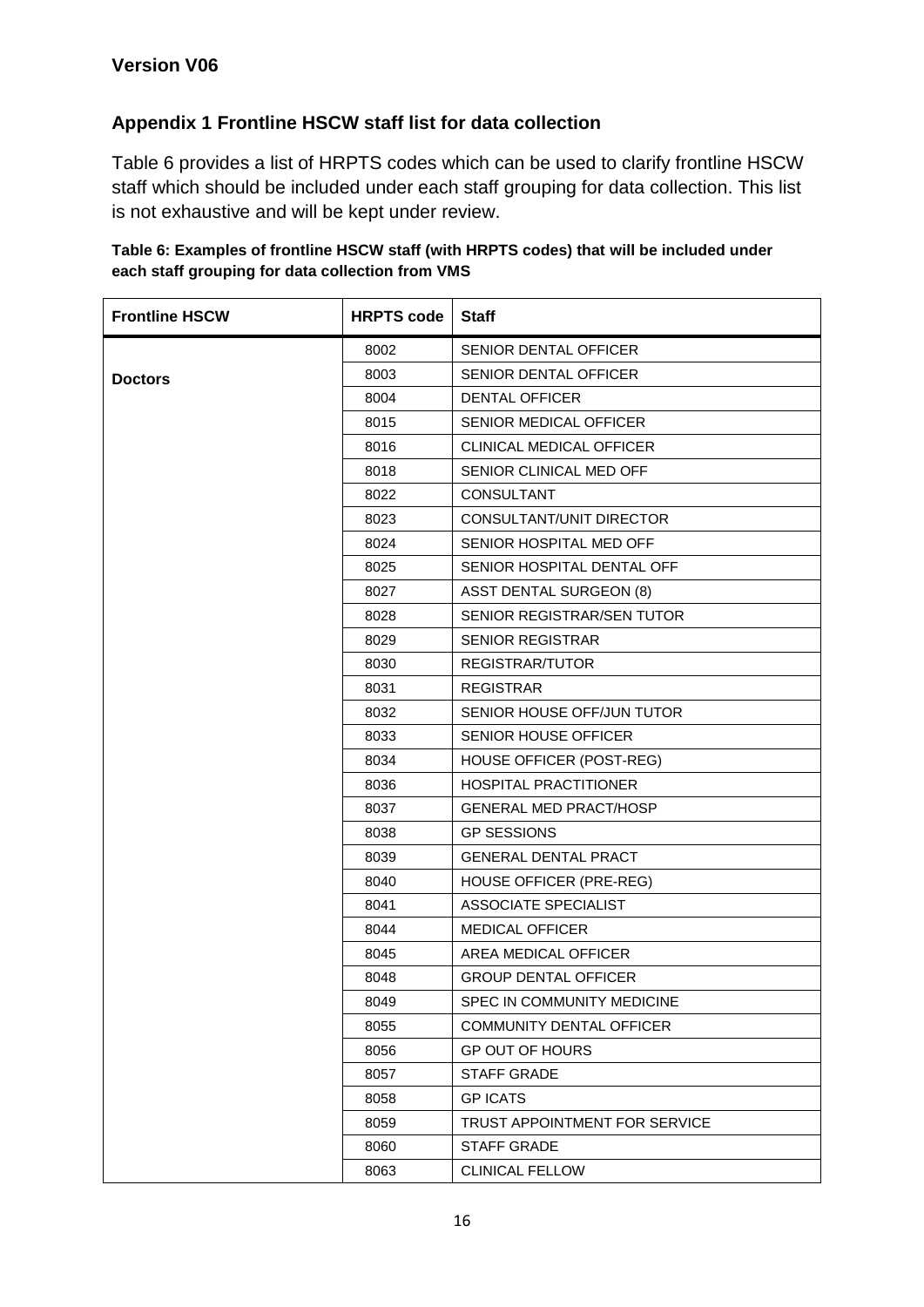| 8065 | <b>CLINICAL RESEARCH FELLOW</b>       |  |  |
|------|---------------------------------------|--|--|
| 8066 | SPECIALIST REGISTRAR                  |  |  |
| 8067 | <b>LOCUM APPOINTMENT FOR TRAINING</b> |  |  |
| 8068 | LOCUM APPOINTMENT FOR TRAINING        |  |  |
| 8069 | <b>GP WITH SPECIAL INTEREST</b>       |  |  |
| 8070 | STAFF GRADE PRACTITIONER              |  |  |
| 8071 | CONSULTANT (SESSIONS)                 |  |  |
| 8072 | ASSOC SPECIALIST(OLD CONTRACT)        |  |  |
| 8073 | S/HOSP MED OFF (SESSIONS)             |  |  |
| 8074 | S/HOSP DENT OFF (SESSIONS)            |  |  |
| 8075 | <b>SENIOR REGISTRAR</b>               |  |  |
| 8076 | REGISTRAR (UMT'S) M120                |  |  |
| 8077 | SEN HOUSE OFFICER (UMT'S)             |  |  |
| 8078 | P/T MED PRACT (SESSIONS)              |  |  |
| 8079 | HOSPITAL DENTAL PRACTITIONER          |  |  |
| 8080 | <b>HOSP PRACT (SESSIONS)</b>          |  |  |
| 8081 | STAFF GRADE (OLD CONTRACT)            |  |  |
| 8083 | FOUNDATION HOUSE OFFICER 1            |  |  |
| 8084 | <b>FOUNDATION HOUSE OFFICER 2</b>     |  |  |
| 8085 | FIXED TERM SPEC APPOINTMENT           |  |  |
| 8086 | SPECIALTY REGISTRAR (STR)             |  |  |
| 8087 | SPECIALTY DOCTOR (NC)                 |  |  |
| 8088 | ASSOCIATE SPECIALIST (NC)             |  |  |
| 8089 | <b>CORE TRAINEE (CT)</b>              |  |  |
| 8090 | CONSULTANT IN P/H MEDICINE            |  |  |
| 8091 | SPECIALIST REGISTRAR                  |  |  |
| 8092 | CONSULTANT (NC)                       |  |  |
| 8097 | <b>DENTAL FOUNDATION OFFICER 2</b>    |  |  |
| 8098 | <b>LOCAL TRUST DOCTOR</b>             |  |  |
| 8099 | LOCUM FY1                             |  |  |
| 8100 | <b>LOCUM ST12</b>                     |  |  |
| 8101 | LOCUM CT 1/2                          |  |  |
| 8102 | <b>LOCUM FY2</b>                      |  |  |
| 8103 | <b>LOCUM ST3</b>                      |  |  |
| 8104 | <b>LOCUM STAFF GRADE</b>              |  |  |
| 8105 | LOCUM SPECIALITY DOCTOR               |  |  |
| 8106 | LOCUM ASSOCIATED SPECIALIST           |  |  |
| 8107 | COMM DENTAL OFFICER (NC)              |  |  |
| 8108 | COMM SNR DENTAL OFFICER (NC)          |  |  |
| 8110 | COMM SPEC DENTAL OFFICER (NC)         |  |  |
| 8501 | <b>CONSULTANT</b>                     |  |  |
| 8502 | <b>ASSOCIATE SPECIALIST</b>           |  |  |
| 8503 | SEN HOSP MEDICAL OFFICER              |  |  |
| 8504 | SEN HOSP DENTAL OFFICER               |  |  |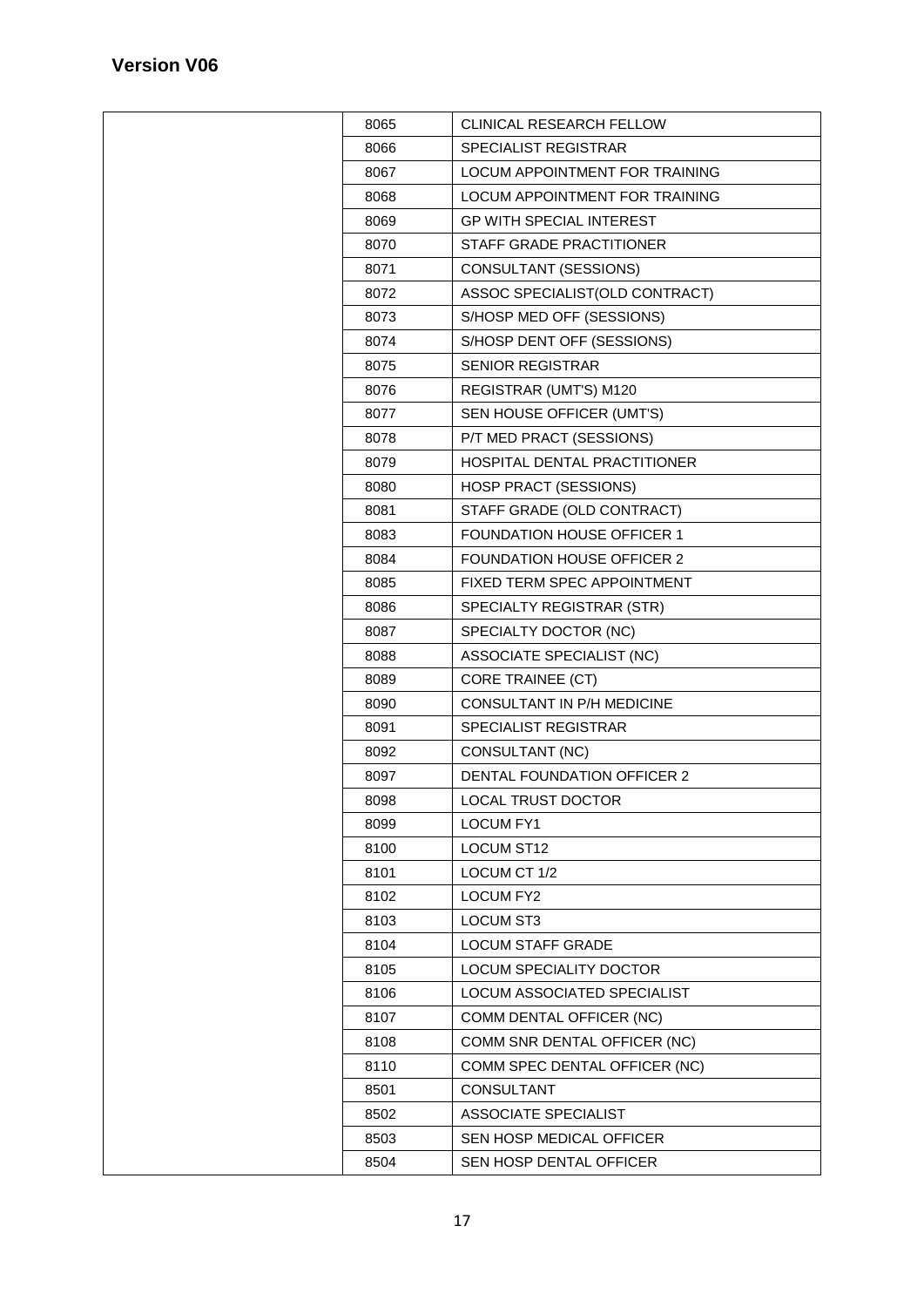|                         | 8505 | HOSPITAL PRACTITIONER          |
|-------------------------|------|--------------------------------|
|                         | 8506 | STAFF GRADE PRACTITIONER       |
|                         | 5509 | <b>STAFF NURSE</b>             |
| <b>Nurses, midwives</b> | 5510 | <b>STAFF NURSE</b>             |
|                         | 5515 | SISTER/CHARGE NURSE            |
|                         | 5A15 | <b>ACUTE NURSE (5)</b>         |
|                         | 5A16 | <b>ACUTE NURSE (6)</b>         |
|                         | 5A17 | <b>ACUTE NURSE (7)</b>         |
|                         | 5A19 | <b>ACUTE NURSE (9)</b>         |
|                         | 5A1A | <b>ACUTE NURSE (8A)</b>        |
|                         | 5A1B | <b>ACUTE NURSE (8B)</b>        |
|                         | 5A1C | <b>ACUTE NURSE (8C)</b>        |
|                         | 5A1D | <b>ACUTE NURSE (8D)</b>        |
|                         | 5A25 | <b>PAEDIATRIC NURSE (5)</b>    |
|                         | 5A26 | PAEDIATRIC NURSE (6)           |
|                         | 5A27 | PAEDIATRIC NURSE (7)           |
|                         | 5A29 | PAEDIATRIC NURSE (9)           |
|                         | 5A2A | PAEDIATRIC NURSE (8A)          |
|                         | 5A2B | PAEDIATRIC NURSE (8B)          |
|                         | 5A2C | PAEDIATRIC NURSE (8C)          |
|                         | 5A2D | PAEDIATRIC NURSE (8D)          |
|                         | 5A35 | <b>SCHOOL NURSE (5)</b>        |
|                         | 5A36 | <b>SCHOOL NURSE (6)</b>        |
|                         | 5A37 | SCHOOL NURSE (7)               |
|                         | 5A39 | <b>SCHOOL NURSE (9)</b>        |
|                         | 5A3A | SCHOOL NURSE (8A)              |
|                         | 5A3B | SCHOOL NURSE (8B)              |
|                         | 5A3C | SCHOOL NURSE (8C)              |
|                         | 5A3D | <b>SCHOOL NURSE (8D)</b>       |
|                         | 5A45 | <b>DISTRICT NURSE (5)</b>      |
|                         | 5A46 | <b>DISTRICT NURSE (6)</b>      |
|                         | 5A47 | <b>DISTRICT NURSE (7)</b>      |
|                         | 5A49 | <b>DISTRICT NURSE (9)</b>      |
|                         | 5A4A | <b>DISTRICT NURSE (8A)</b>     |
|                         | 5A4B | <b>DISTRICT NURSE (8B)</b>     |
|                         | 5A4C | <b>DISTRICT NURSE (8C)</b>     |
|                         | 5A4D | <b>DISTRICT NURSE (8D)</b>     |
|                         | 5A55 | TREAT ROOM/PRACTICE NURSE (5)  |
|                         | 5A56 | TREAT ROOM/PRACTICE NURSE (6)  |
|                         | 5A57 | TREAT ROOM/PRACTICE NURSE (7)  |
|                         | 5A59 | TREAT ROOM/PRACTICE NURSE (9)  |
|                         | 5A5A | TREAT ROOM/PRACTICE NURSE (8A) |
|                         | 5A5B | TREAT ROOM/PRACTICE NURSE (8B) |
|                         | 5A5C | TREAT ROOM/PRACTICE NURSE (8C) |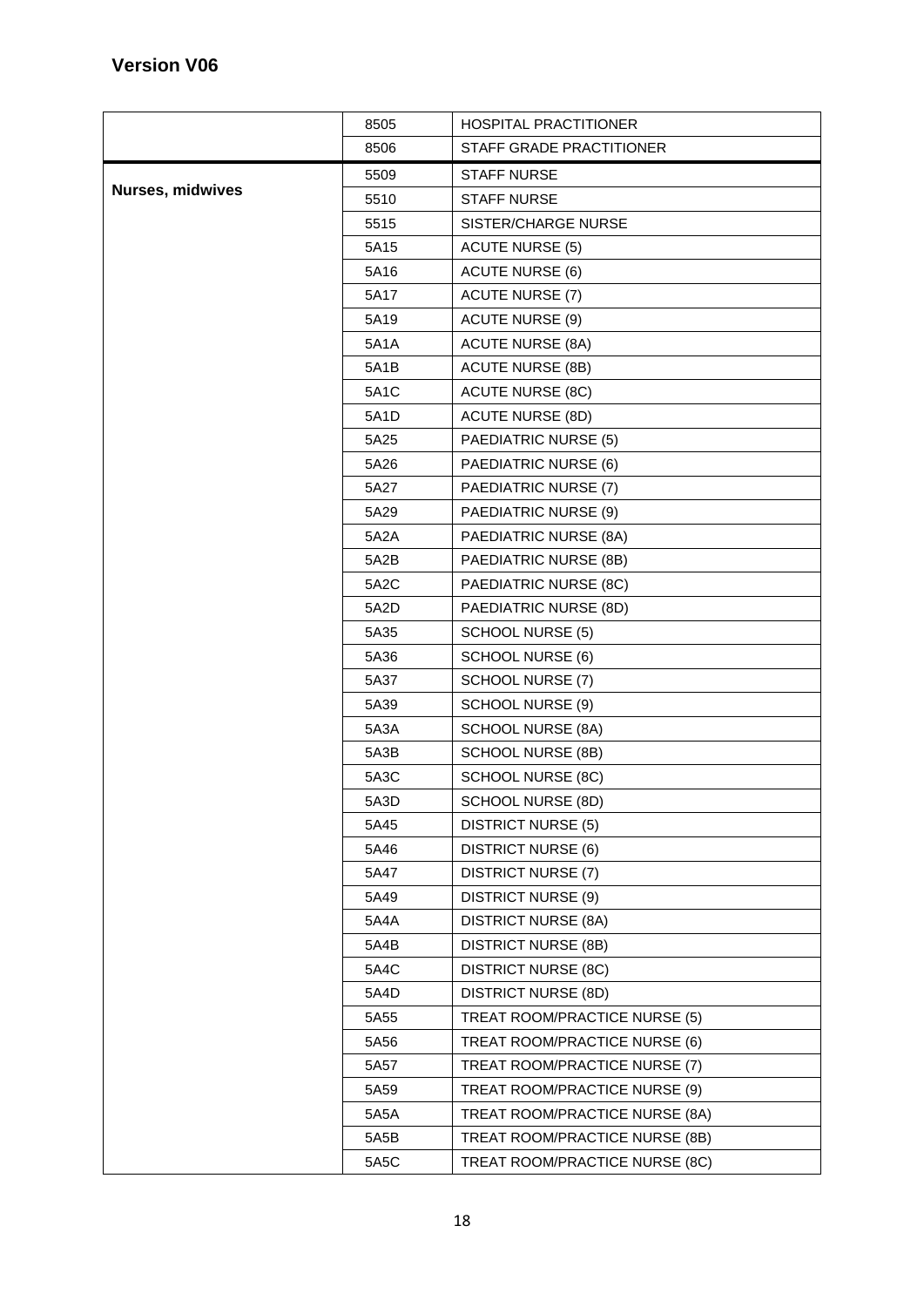| 5A5D        | TREAT ROOM/PRACTICE NURSE (8D)  |
|-------------|---------------------------------|
| 5A65        | <b>MENTAL HEALTH NURSE (5)</b>  |
| 5A66        | <b>MENTAL HEALTH NURSE (6)</b>  |
| 5A67        | MENTAL HEALTH NURSE (7)         |
| 5A69        | <b>MENTAL HEALTH NURSE (9)</b>  |
| 5A6A        | <b>MENTAL HEALTH NURSE (8A)</b> |
| 5A6B        | MENTAL HEALTH NURSE (8B)        |
| 5A6C        | <b>MENTAL HEALTH NURSE (8C)</b> |
| 5A6D        | MENTAL HEALTH NURSE (8D)        |
| 5A75        | LEARNING DISABILITY NURSE (5)   |
| 5A76        | LEARNING DISABILITY NURSE (6)   |
| 5A77        | LEARNING DISABILITY NURSE (7)   |
| 5A79        | LEARNING DISABILITY NURSE (9)   |
| <b>5A7A</b> | LEARNING DISABILITY NURSE (8A)  |
| 5A7B        | LEARNING DISABILITY NURSE (8B)  |
| <b>5A7C</b> | LEARNING DISABILITY NURSE (8C)  |
| 5A7D        | LEARNING DISABILITY NURSE (8D)  |
| 5A85        | <b>HEALTH VISITOR (5)</b>       |
| 5A86        | <b>HEALTH VISITOR (6)</b>       |
| 5A87        | <b>HEALTH VISITOR (7)</b>       |
| 5A89        | <b>HEALTH VISITOR (9)</b>       |
| 5A8A        | <b>HEALTH VISITOR (8A)</b>      |
| 5A8B        | <b>HEALTH VISITOR (8B)</b>      |
| 5A8C        | <b>HEALTH VISITOR (8C)</b>      |
| 5A8D        | <b>HEALTH VISITOR (8D)</b>      |
| 5A95        | SPECIALIST NURSE (5)            |
| 5A96        | SPECIALIST NURSE (6)            |
| 5A97        | SPECIALIST NURSE (7)            |
| 5A99        | SPECIALIST NURSE (9)            |
| 5A9A        | SPECIALIST NURSE (8A)           |
| 5A9B        | SPECIALIST NURSE (8B)           |
| 5A9C        | SPECIALIST NURSE (8C)           |
| 5A9D        | SPECIALIST NURSE (8D)           |
| 5B15        | MIDWIFE (5)                     |
| 5B16        | MIDWIFE (6)                     |
| 5B17        | MIDWIFE (7)                     |
| 5B19        | MIDWIFE (9)                     |
| 5B1A        | MIDWIFE (8A)                    |
| 5B1B        | MIDWIFE (8B)                    |
| 5B1C        | MIDWIFE (8C)                    |
| 5B1D        | MIDWIFE (8D)                    |
| 5B45        | MULTISERVICE NURSE MANAGER (5)  |
| 5B46        | MULTISERVICE NURSE MANAGER (6)  |
| 5B47        | MULTISERVICE NURSE MANAGER (7)  |
|             |                                 |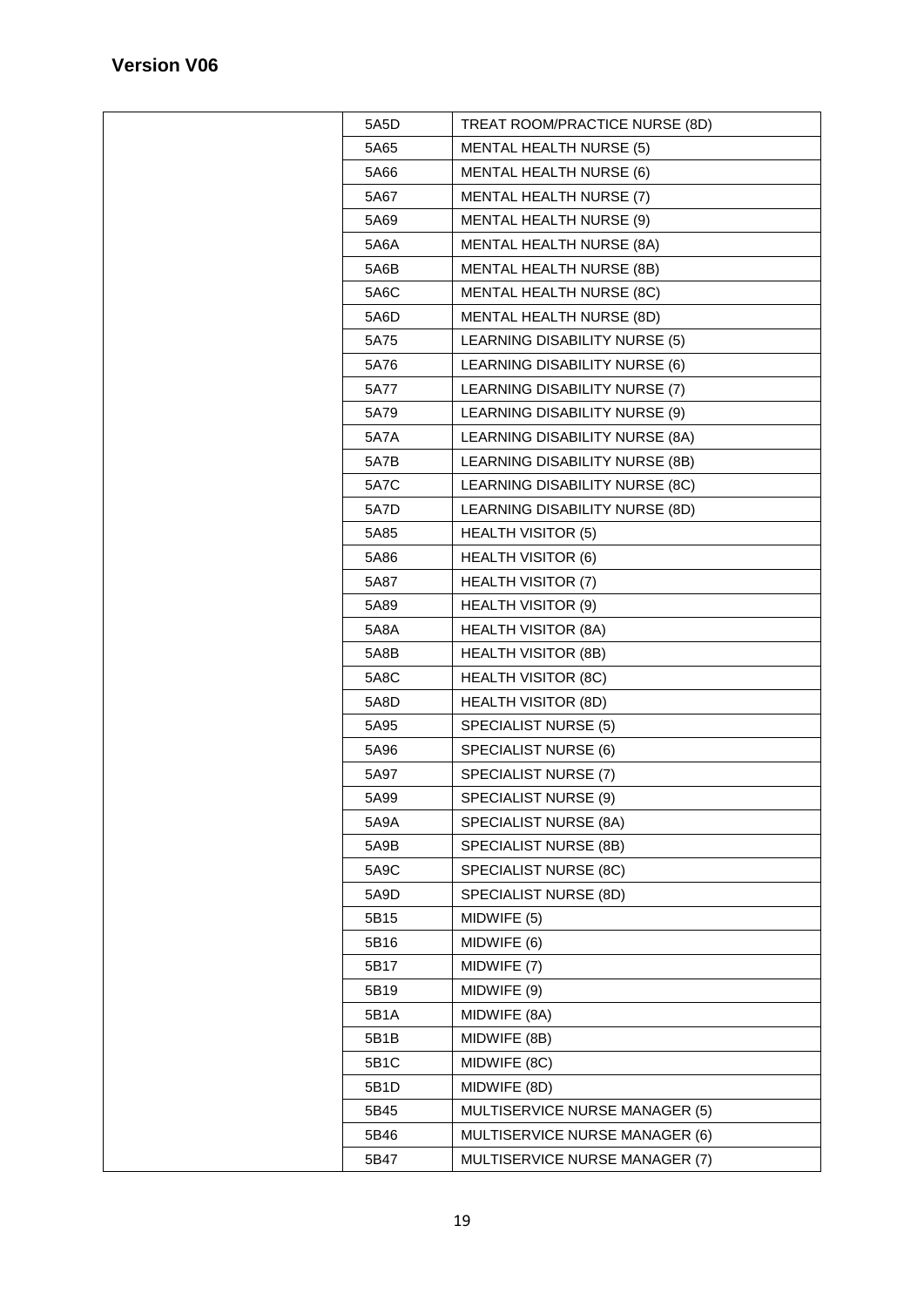|                                    | 5B49              | MULTISERVICE NURSE MANAGER (9)   |
|------------------------------------|-------------------|----------------------------------|
|                                    | 5B4A              | MULTISERVICE NURSE MANAGER(8A)   |
|                                    | 5B4B              | MULTISERVICE NURSE MANAGER(8B)   |
|                                    | 5B4C              | MULTISERVICE NURSE MANAGER(8C)   |
|                                    | 5B4D              | MULTISERVICE NURSE MANAGER(8D)   |
|                                    | 5B55              | <b>NURSE MANAGER (5)</b>         |
|                                    | 5B56              | <b>NURSE MANAGER (6)</b>         |
|                                    | 5B57              | <b>NURSE MANAGER (7)</b>         |
|                                    | 5B59              | <b>NURSE MANAGER (9)</b>         |
|                                    | 5B5A              | <b>NURSE MANAGER (8A)</b>        |
|                                    | 5B5B              | <b>NURSE MANAGER (8B)</b>        |
|                                    | 5B5C              | <b>NURSE MANAGER (8C)</b>        |
|                                    | 5B5D              | <b>NURSE MANAGER (8D)</b>        |
|                                    | 5B95              | <b>FAMILY PLANNING NURSE (5)</b> |
|                                    | 5B96              | <b>FAMILY PLANNING NURSE (6)</b> |
|                                    | 5B97              | FAMILY PLANNING NURSE (7)        |
|                                    | 5C15              | PRISON NURSE (5)                 |
|                                    | 5C16              | PRISON NURSE (6)                 |
|                                    | 5C17              | PRISON NURSE (7)                 |
|                                    | 5C <sub>2</sub> A | MIDWIFERY MANAGER (8A)           |
|                                    | 5C2B              | MIDWIFERY MANAGER (8B)           |
|                                    | 5C <sub>2</sub> C | MIDWIFERY MANAGER (8C)           |
|                                    | 5C36              | LEARN DISABILITY WD SR/CN (6)    |
|                                    | 5C37              | LEARN DISABILITY WD SR/CN (7)    |
|                                    | 5C46              | ACUTE WD SR/CN (6)               |
|                                    | 5C47              | ACUTE WD SR/CN (7)               |
|                                    | 5C56              | MENTAL HEALTH WD SR/CN (6)       |
|                                    | 5C57              | MENTAL HEALTH WD SR/CN (7)       |
|                                    | 5C66              | PAEDIATRIC WD SR/CN (6)          |
|                                    | 5C67              | PAEDIATRIC WD SR/CN (7)          |
|                                    | 5C76              | NON-ACUTE WD SR/CN (6)           |
|                                    | 5C77              | NON-ACUTE WD SR/CN (7)           |
|                                    | 5C87              | MATERNITY SR/CH MIDWIFE (7)      |
|                                    | 5C96              | LEARN DIS DEPUTY WD SR/CN (6)    |
|                                    | 5D16              | ACUTE DEPUTY WD SR/CN (6)        |
|                                    | 5D26              | MENTAL HTH DEP WD SR/CN (6)      |
|                                    | 5D36              | PAEDIATRIC DEP WD SR/CN (6)      |
|                                    | 5D46              | NON-ACUTE DEP WD SR/CN (6)       |
|                                    | 7A15              | ART & MUSIC THERAPIST (5)        |
| <b>Allied Health Professionals</b> | 7A16              | ART & MUSIC THERAPIST (6)        |
|                                    | 7A17              | ART & MUSIC THERAPIST (7)        |
|                                    | 7A45              | DIETITIAN (5)                    |
|                                    | 7A46              | DIETITIAN (6)                    |
|                                    | 7A47              | DIETITIAN (7)                    |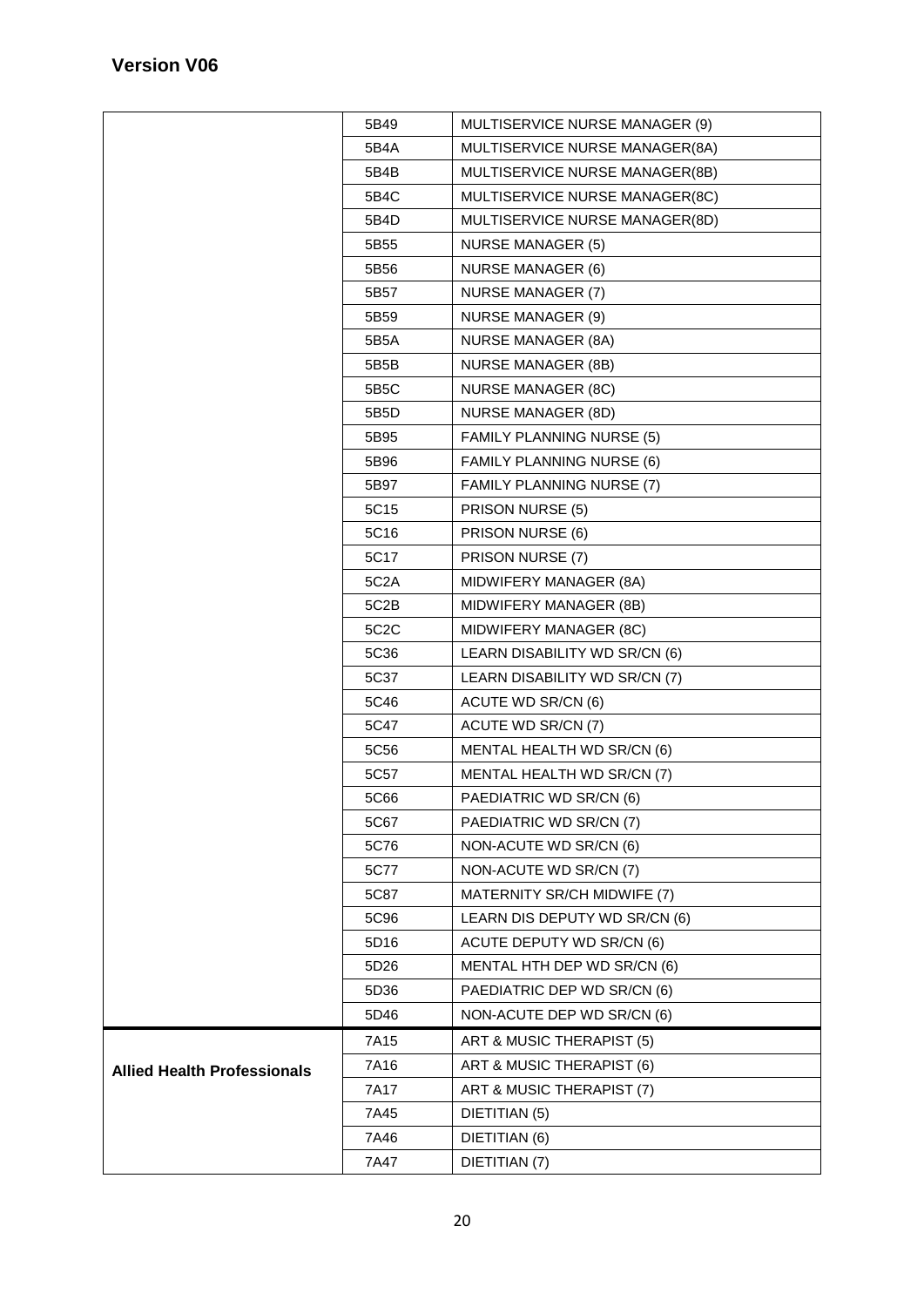| 7A4A        | DIETITIAN (8A)                     |  |  |
|-------------|------------------------------------|--|--|
| 7A4B        | DIETITIAN (8B)                     |  |  |
| 7A75        | <b>OCCUPATIONAL THERAPIST (5)</b>  |  |  |
| 7A76        | <b>OCCUPATIONAL THERAPIST (6)</b>  |  |  |
| <b>7A77</b> | <b>OCCUPATIONAL THERAPIST (7)</b>  |  |  |
| <b>7A7A</b> | <b>OCCUPATIONAL THERAPIST (8A)</b> |  |  |
| 7A7B        | <b>OCCUPATIONAL THERAPIST (8B)</b> |  |  |
| <b>7A7C</b> | <b>OCCUPATIONAL THERAPIST (8C)</b> |  |  |
| 7A7D        | <b>OCCUPATIONAL THERAPIST (8D)</b> |  |  |
| 7A85        | ORTHOPTIST (5)                     |  |  |
| 7A86        | ORTHOPTIST (6)                     |  |  |
| 7A87        | ORTHOPTIST (7)                     |  |  |
| 7A8A        | <b>ORTHOPTIST (8A)</b>             |  |  |
| 7A8B        | ORTHOPTIST (8B)                    |  |  |
| 7A8C        | ORTHOPTIST (8C)                    |  |  |
| 7A8D        | ORTHOPTIST (8D)                    |  |  |
| 7A96        | <b>OPTOMETRIST (6)</b>             |  |  |
| 7A97        | OPTOMETRIST (7)                    |  |  |
| <b>7A9A</b> | <b>OPTOMETRIST (8A)</b>            |  |  |
| 7A9B        | <b>OPTOMETRIST (8B)</b>            |  |  |
| 7A9C        | OPTOMETRIST (8C)                   |  |  |
| 7B26        | CLINICAL PSYCHOLOGIST (6)          |  |  |
| 7B27        | CLINICAL PSYCHOLOGIST (7)          |  |  |
| 7B29        | CLINICAL PSYCHOLOGIST (9)          |  |  |
| 7B2A        | CLINICAL PSYCHOLOGIST (8A)         |  |  |
| 7B2B        | CLINICAL PSYCHOLOGIST (8B)         |  |  |
| 7B2C        | CLINICAL PSYCHOLOGIST (8C)         |  |  |
| 7B2D        | CLINICAL PSYCHOLOGIST (8D)         |  |  |
| 7B45        | PHYSIOTHERAPIST (5)                |  |  |
| 7B46        | PHYSIOTHERAPIST (6)                |  |  |
| 7B47        | PHYSIOTHERAPIST (7)                |  |  |
| 7B4A        | PHYSIOTHERAPIST (8A)               |  |  |
| 7B4B        | PHYSIOTHERAPIST (8B)               |  |  |
| 7B4C        | PHYSIOTHERAPIST (8C)               |  |  |
| 7B55        | PODIATRIST (5)                     |  |  |
| 7B56        | PODIATRIST (6)                     |  |  |
| 7B57        | PODIATRIST (7)                     |  |  |
| 7B5A        | PODIATRIST (8A)                    |  |  |
| 7B5B        | PODIATRIST (8B)                    |  |  |
| 7B5C        | PODIATRIST (8C)                    |  |  |
| 7B5D        | PODIATRIST (8D)                    |  |  |
| 7B65        | RADIOGRAPHER (5)                   |  |  |
| 7B66        | RADIOGRAPHER (6)                   |  |  |
| 7B67        | RADIOGRAPHER (7)                   |  |  |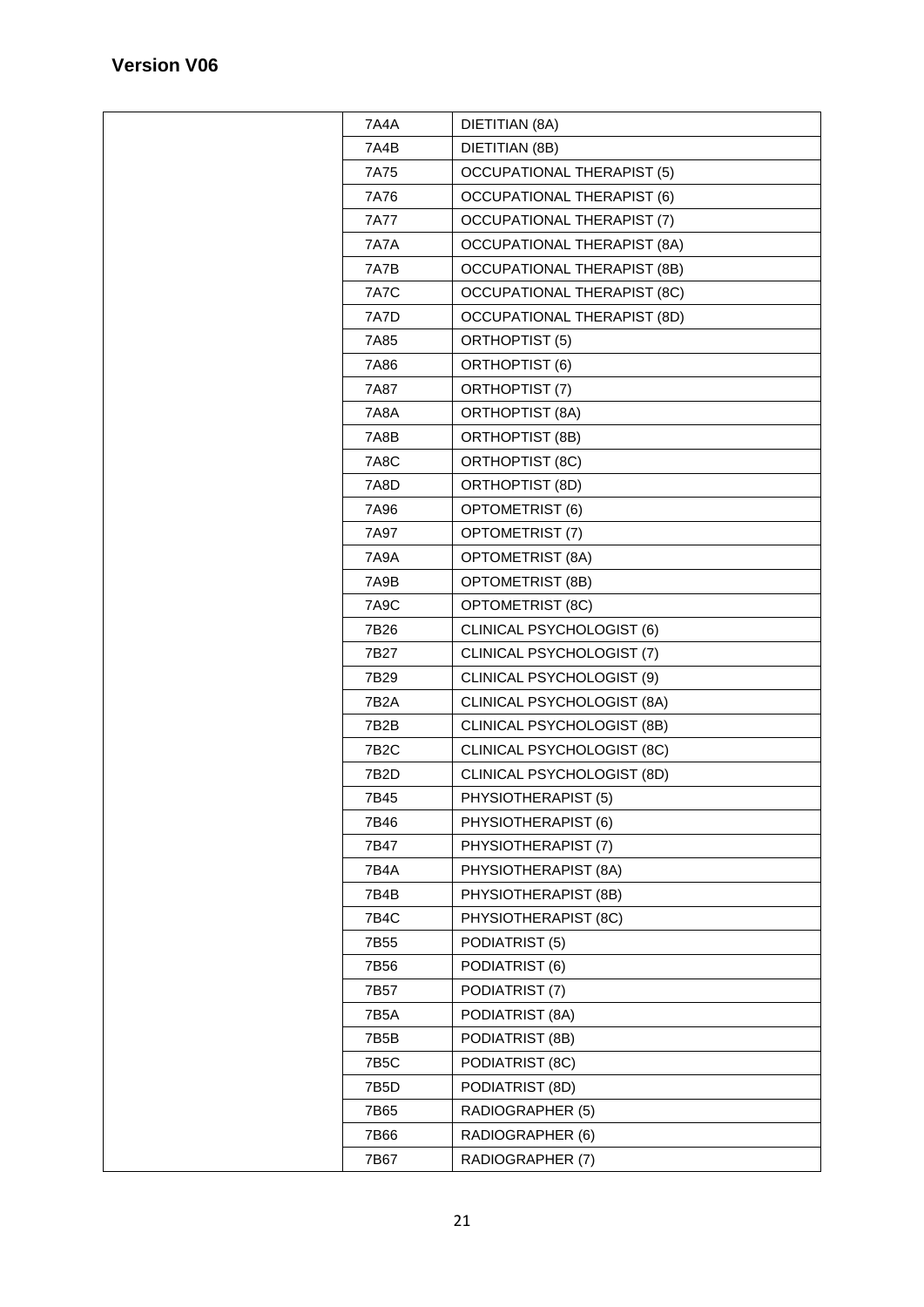|                       | 7B6A              | RADIOGRAPHER (8A)                |
|-----------------------|-------------------|----------------------------------|
|                       | 7B6B              | RADIOGRAPHER (8B)                |
|                       | 7B6C              | RADIOGRAPHER (8C)                |
|                       | 7B75              | SPEECH & LANGUAGE T'PIST (5)     |
|                       | 7B76              | SPEECH & LANGUAGE T'PIST (6)     |
|                       | 7B77              | SPEECH & LANGUAGE T'PIST (7)     |
|                       | <b>7B7A</b>       | SPEECH & LANGUAGE T'PIST (8A)    |
|                       | 7B7B              | SPEECH & LANGUAGE T'PIST (8B)    |
|                       | <b>7B7C</b>       | SPEECH & LANGUAGE T'PIST (8C)    |
|                       | 7C55              | ALTERNATIVE THERAPIST (5)        |
|                       | 7C <sub>56</sub>  | ALTERNATIVE THERAPIST (6)        |
|                       | 7C57              | ALTERNATIVE THERAPIST (7)        |
|                       | 7B16              | PHARMACIST (6)                   |
| <b>Pharmacists</b>    | 7B17              | PHARMACIST (7)                   |
|                       | 7B19              | PHARMACIST (9)                   |
|                       | <b>7B1A</b>       | PHARMACIST (8A)                  |
|                       | 7B1B              | PHARMACIST (8B)                  |
|                       | 7B1C              | PHARMACIST (8C)                  |
|                       | 7B1D              | PHARMACIST (8D)                  |
|                       | 5B75              | COUNSELLOR (5)                   |
| Other qualified staff | 5B76              | COUNSELLOR (6)                   |
|                       | 5B77              | COUNSELLOR (7)                   |
|                       | 6B35              | COUNSELLOR (5)                   |
|                       | 6B36              | COUNSELLOR (6)                   |
|                       | 6B37              | COUNSELLOR (7)                   |
|                       | 6B39              | COUNSELLOR (9)                   |
|                       | 6B3A              | <b>COUNSELLOR (8A)</b>           |
|                       | 6B3B              | COUNSELLOR (8B)                  |
|                       | 6B3C              | COUNSELLOR (8C)                  |
|                       | 6B3D              | COUNSELLOR (8D)                  |
|                       | 7A24              | <b>BIOMEDICAL SCIENTIST (4)</b>  |
|                       | 7A25              | <b>BIOMEDICAL SCIENTIST (5)</b>  |
|                       | 7A26              | <b>BIOMEDICAL SCIENTIST (6)</b>  |
|                       | 7A27              | <b>BIOMEDICAL SCIENTIST (7)</b>  |
|                       | 7A2A              | <b>BIOMEDICAL SCIENTIST (8A)</b> |
|                       | 7A2B              | <b>BIOMEDICAL SCIENTIST (8B)</b> |
|                       | 7A <sub>2</sub> C | <b>BIOMEDICAL SCIENTIST (8C)</b> |
|                       | 7A2D              | <b>BIOMEDICAL SCIENTIST (8D)</b> |
|                       | 7A35              | <b>CLINICAL SCIENTIST (5)</b>    |
|                       | 7A36              | <b>CLINICAL SCIENTIST (6)</b>    |
|                       | 7A37              | <b>CLINICAL SCIENTIST (7)</b>    |
|                       | 7A39              | <b>CLINICAL SCIENTIST (9)</b>    |
|                       | 7A3A              | <b>CLINICAL SCIENTIST (8A)</b>   |
|                       | 7A3B              | <b>CLINICAL SCIENTIST (8B)</b>   |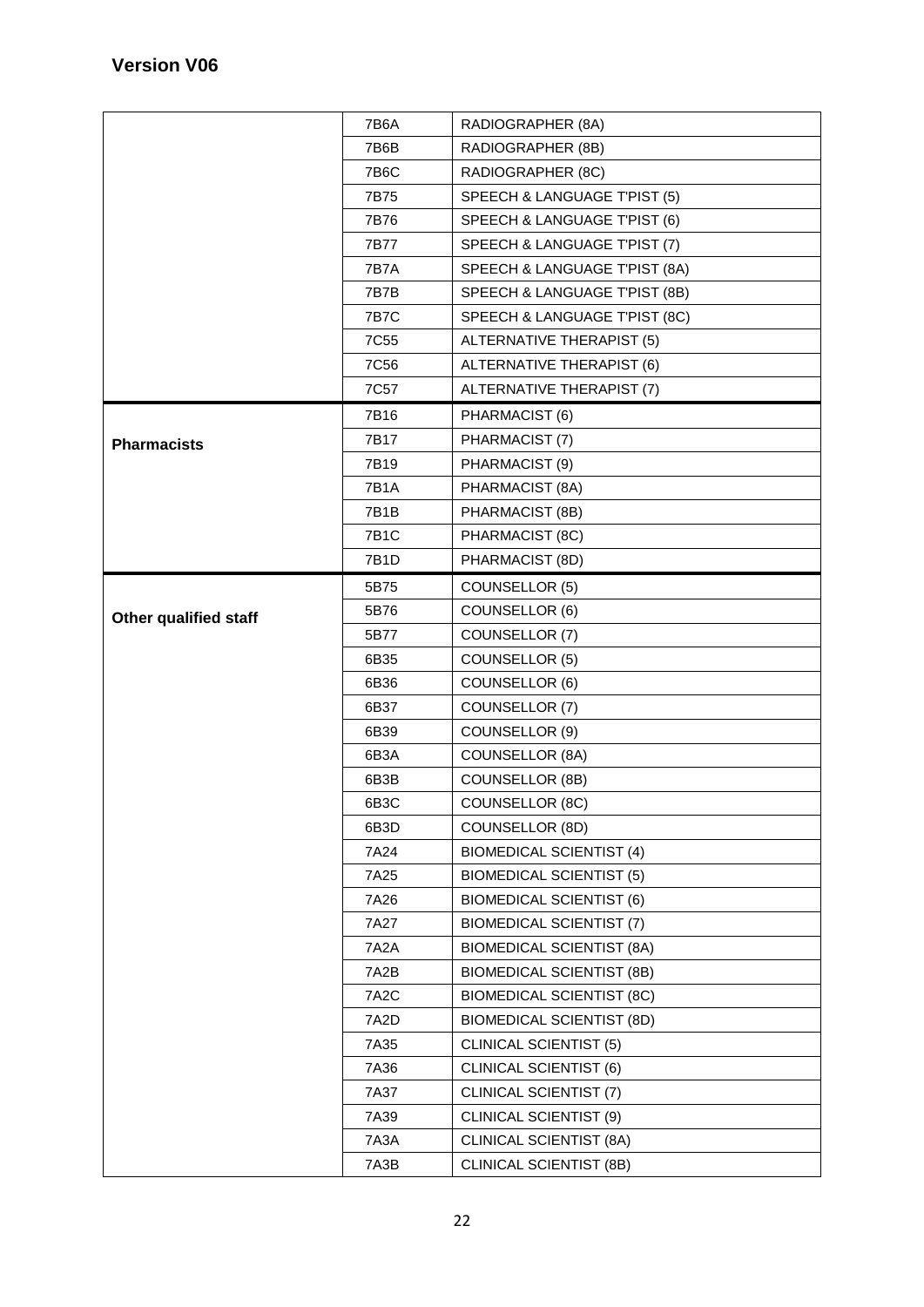|                                  | 7A3C             | <b>CLINICAL SCIENTIST (8C)</b>    |
|----------------------------------|------------------|-----------------------------------|
|                                  | 7A3D             | <b>CLINICAL SCIENTIST (8D)</b>    |
|                                  | 7A63             | MEDICAL TECHNICAL OFFICER (3)     |
|                                  | 7A64             | MEDICAL TECHNICAL OFFICER (4)     |
|                                  | 7A65             | MEDICAL TECHNICAL OFFICER (5)     |
|                                  | 7A66             | MEDICAL TECHNICAL OFFICER (6)     |
|                                  | 7A67             | MEDICAL TECHNICAL OFFICER (7)     |
|                                  | 7A6A             | MEDICAL TECHNICAL OFFICER (8A)    |
|                                  | 7A6B             | MEDICAL TECHNICAL OFFICER (8B)    |
|                                  | 7C15             | COUNSELLOR (5)                    |
|                                  | 7C16             | COUNSELLOR (6)                    |
|                                  | 7C17             | COUNSELLOR (7)                    |
|                                  | 7C76             | PHYSICIAN ASSOCIATE (6)           |
|                                  | 7C77             | PHYSICIAN ASSOCIATE (7)           |
|                                  | 5600             | <b>NURSING AUXILIARY CSPS</b>     |
| <b>Support to clinical staff</b> | 5S12             | <b>ACUTE NURSE SUPPORT (2)</b>    |
|                                  | 5S13             | <b>ACUTE NURSE SUPPORT (3)</b>    |
|                                  | 5S14             | <b>ACUTE NURSE SUPPORT (4)</b>    |
|                                  | 5S22             | PAEDIATRIC NURSE SUPPORT (2)      |
|                                  | 5S23             | PAEDIATRIC NURSE SUPPORT (3)      |
|                                  | 5S24             | PAEDIATRIC NURSE SUPPORT (4)      |
|                                  | 5S32             | SCHOOL NURSE SUPPORT (2)          |
|                                  | 5S33             | SCHOOL NURSE SUPPORT (3)          |
|                                  | 5S34             | SCHOOL NURSE SUPPORT (4)          |
|                                  | 5S42             | DISTRICT NURSE SUPPORT (2)        |
|                                  | 5S43             | <b>DISTRICT NURSE SUPPORT (3)</b> |
|                                  | 5S44             | DISTRICT NURSE SUPPORT (4)        |
|                                  | 5S52             | TREAT ROOM/PRACT NURSE SUP (2)    |
|                                  | 5S <sub>53</sub> | TREAT ROOM/PRACT NURSE SUP (3)    |
|                                  | 5S54             | TREAT ROOM/PRACT NURSE SUP (4)    |
|                                  | 5S62             | MENTAL HEALTH NURSE SUPPORT(2)    |
|                                  | 5S63             | MENTAL HEALTH NURSE SUPPORT(3)    |
|                                  | 5S64             | MENTAL HEALTH NURSE SUPPORT(4)    |
|                                  | 5S72             | LEARNING DISABILITY NRS SUP(2)    |
|                                  | 5S73             | LEARNING DISABILITY NRS SUP(3)    |
|                                  | 5S74             | LEARNING DISABILITY NRS SUP(4)    |
|                                  | 5S82             | <b>HEALTH VISITOR SUPPORT (2)</b> |
|                                  | 5S83             | <b>HEALTH VISITOR SUPPORT (3)</b> |
|                                  | 5S84             | <b>HEALTH VISITOR SUPPORT (4)</b> |
|                                  | 5S92             | SPECIALIST NURSE SUPPORT (2)      |
|                                  | 5S93             | SPECIALIST NURSE SUPPORT (3)      |
|                                  | 5S94             | SPECIALIST NURSE SUPPORT (4)      |
|                                  | 5T12             | MIDWIFE SUPPORT (2)               |
|                                  | 5T13             | MIDWIFE SUPPORT (3)               |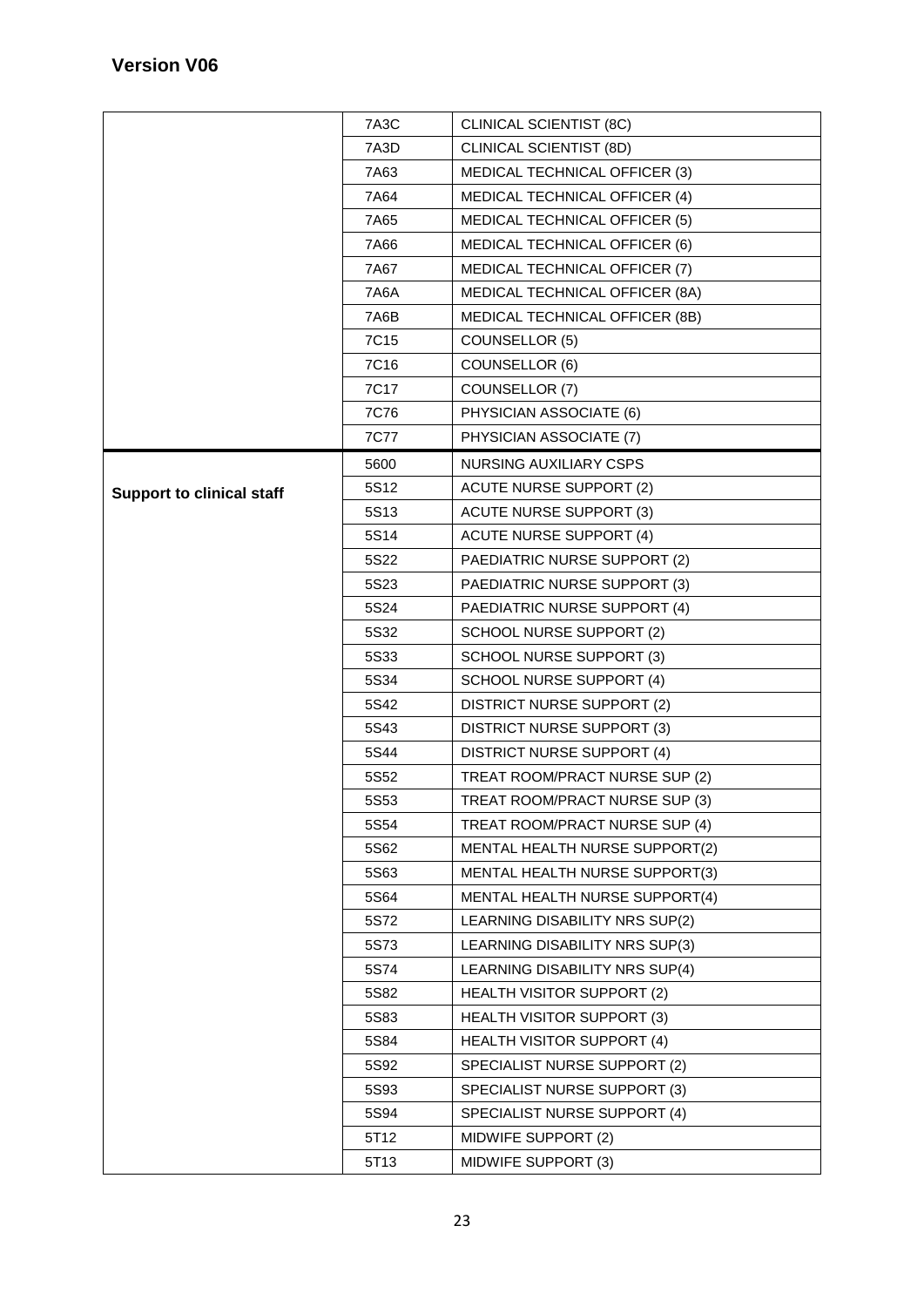| 5T14             | MIDWIFE SUPPORT (4)                |
|------------------|------------------------------------|
| 6T21             | PLAYGROUP SPECIALIST/WORKER(1)     |
| 6T22             | PLAYGROUP SPECIALIST/WORKER(2)     |
| 6T23             | PLAYGROUP SPECIALIST/WORKER(3)     |
| 6T24             | PLAYGROUP SPECIALIST/WORKER(4)     |
| 6T25             | PLAYGROUP SPECIALIST/WORKER(5)     |
| 7A53             | DENTISTRY (3)                      |
| 7A54             | DENTISTRY (4)                      |
| 7A55             | DENTISTRY (5)                      |
| 7A56             | DENTISTRY (6)                      |
| 7B34             | ASSISTANT PSYCHOLOGIST (4)         |
| 7B35             | <b>ASSISTANT PSYCHOLOGIST (5)</b>  |
| 7C35             | PLAY SPECIALIST (5)                |
| 7C36             | PLAY SPECIALIST (6)                |
| 7C37             | PLAY SPECIALIST (7)                |
| 7S <sub>12</sub> | <b>BIOMEDICAL SCIENCE-SUPP (2)</b> |
| <b>7S13</b>      | <b>BIOMEDICAL SCIENCE-SUPP (3)</b> |
| 7S14             | <b>BIOMEDICAL SCIENCE-SUPP (4)</b> |
| <b>7S22</b>      | DIETETIC - SUPPORT (2)             |
| <b>7S23</b>      | DIETETIC - SUPPORT (3)             |
| <b>7S24</b>      | DIETETIC - SUPPORT (4)             |
| 7S32             | DENTISTRY - SUPPORT (2)            |
| 7S42             | <b>OCCUP THERAPY - SUPPORT (2)</b> |
| 7S43             | <b>OCCUP THERAPY - SUPPORT (3)</b> |
| 7S44             | <b>OCCUP THERAPY - SUPPORT (4)</b> |
| 7S45             | <b>OCCUP THERAPY - SUPPORT (5)</b> |
| 7S <sub>52</sub> | PHARMACY - SUPPORT (2)             |
| <b>7S53</b>      | PHARMACY - SUPPORT (3)             |
| 7S54             | PHARMACY - SUPPORT (4)             |
| 7S55             | PHARMACY - SUPPORT (5)             |
| 7S62             | PHYSIOTHERAPY - SUPPORT (2)        |
| 7S63             | PHYSIOTHERAPY - SUPPORT (3)        |
| 7S64             | PHYSIOTHERAPY - SUPPORT (4)        |
| 7S72             | PODIATRY - SUPPORT (2)             |
| <b>7S73</b>      | PODIATRY - SUPPORT (3)             |
| 7S74             | PODIATRY - SUPPORT (4)             |
| 7S82             | RADIOGRAPHY - SUPPORT (2)          |
| <b>7S83</b>      | RADIOGRAPHY - SUPPORT (3)          |
| 7S84             | RADIOGRAPHY - SUPPORT (4)          |
| 7S92             | S/LANGUAGE T'PIST-S'PORT (2)       |
| <b>7S93</b>      | S/LANGUAGE T'PIST-S'PORT (3)       |
| 7S94             | S/LANGUAGE T'PIST-S'PORT (4)       |
| 7T32             | <b>ASSISTANT TECH OFFICER (2)</b>  |
| 7T33             | <b>ASSISTANT TECH OFFICER (3)</b>  |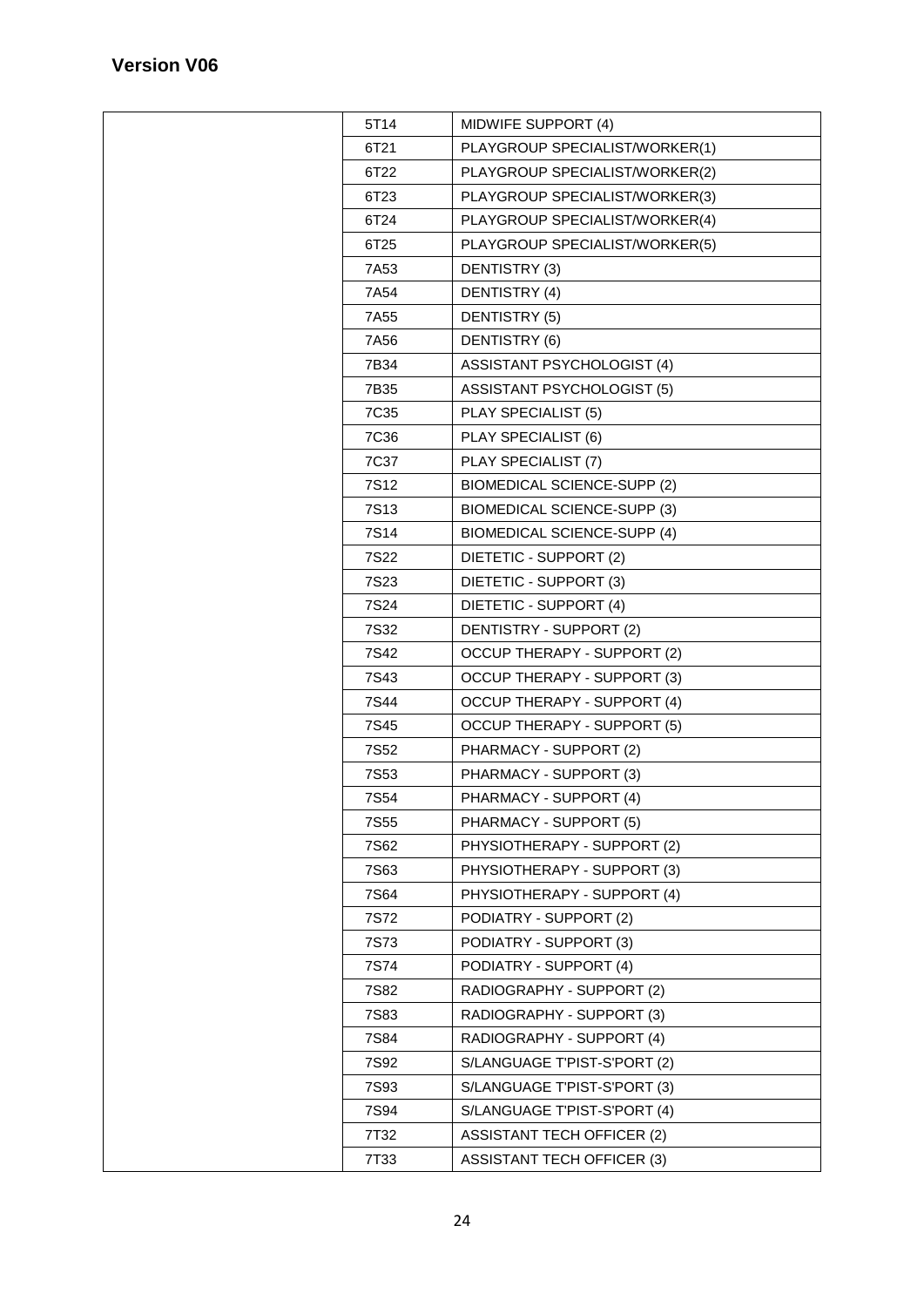|                       | 7T42              | ORTHOPTIST - SUPPORT (2)           |
|-----------------------|-------------------|------------------------------------|
|                       | 7T43              | ORTHOPTIST - SUPPORT (3)           |
|                       | 7T44              | ORTHOPTIST - SUPPORT (4)           |
|                       | 7T <sub>52</sub>  | PLAY SPECIALIST SUPPORT (2)        |
|                       | 7T53              | PLAY SPECIALIST SUPPORT (3)        |
|                       | 7T54              | PLAY SPECIALIST SUPPORT (4)        |
|                       | 7T62              | MULTI AHP SUPPORT WORKER (2)       |
|                       | 7T63              | MULTI AHP SUPPORT WORKER (3)       |
|                       | 7T64              | MULTI AHP SUPPORT WORKER (4)       |
|                       | 6A15              | <b>HOSPITAL SOCIAL WORKER (5)</b>  |
| <b>Social workers</b> | 6A16              | <b>HOSPITAL SOCIAL WORKER (6)</b>  |
|                       | 6A17              | HOSPITAL SOCIAL WORKER (7)         |
|                       | 6A19              | <b>HOSPITAL SOCIAL WORKER (9)</b>  |
|                       | 6A1A              | <b>HOSPITAL SOCIAL WORKER (8A)</b> |
|                       | 6A1B              | HOSPITAL SOCIAL WORKER (8B)        |
|                       | 6A <sub>1</sub> C | HOSPITAL SOCIAL WORKER (8C)        |
|                       | 6A1D              | HOSPITAL SOCIAL WORKER (8D)        |
|                       | 6A25              | ELDERLY SOCIAL WORKER (5)          |
|                       | 6A26              | ELDERLY SOCIAL WORKER (6)          |
|                       | 6A27              | ELDERLY SOCIAL WORKER (7)          |
|                       | 6A29              | ELDERLY SOCIAL WORKER (9)          |
|                       | 6A2A              | ELDERLY SOCIAL WORKER (8A)         |
|                       | 6A2B              | ELDERLY SOCIAL WORKER (8B)         |
|                       | 6A <sub>2</sub> C | ELDERLY SOCIAL WORKER (8C)         |
|                       | 6A2D              | ELDERLY SOCIAL WORKER (8D)         |
|                       | 6A35              | PHYS DIS/SENS IMPR SOC WR (5)      |
|                       | 6A36              | PHYS DIS/SENS IMPR SOC WR (6)      |
|                       | 6A37              | PHYS DIS/SENS IMPR SOC WR (7)      |
|                       | 6A39              | PHYS DIS/SENS IMPR SOC WR (9)      |
|                       | 6A3A              | PHYS DIS/SENS IMPR SOC WR (8A)     |
|                       | 6A3B              | PHYS DIS/SENS IMPR SOC WR (8B)     |
|                       | 6A3C              | PHYS DIS/SENS IMPR SOC WR (8C)     |
|                       | 6A3D              | PHYS DIS/SENS IMPR SOC WR (8D)     |
|                       | 6A45              | CHILD/FAMILY SOC WORKER (5)        |
|                       | 6A46              | CHILD/FAMILY SOC WORKER (6)        |
|                       | 6A47              | CHILD/FAMILY SOC WORKER (7)        |
|                       | 6A49              | CHILD/FAMILY SOC WORKER (9)        |
|                       | 6A4A              | CHILD/FAMILY SOC WORKER (8A)       |
|                       | 6A4B              | CHILD/FAMILY SOC WORKER (8B)       |
|                       | 6A4C              | CHILD/FAMILY SOC WORKER (8C)       |
|                       | 6A4D              | CHILD/FAMILY SOC WORKER (8D)       |
|                       | 6A55              | LEARNING DIS SOC WORKER (5)        |
|                       | 6A56              | LEARNING DIS SOC WORKER (6)        |
|                       | 6A57              | LEARNING DIS SOC WORKER (7)        |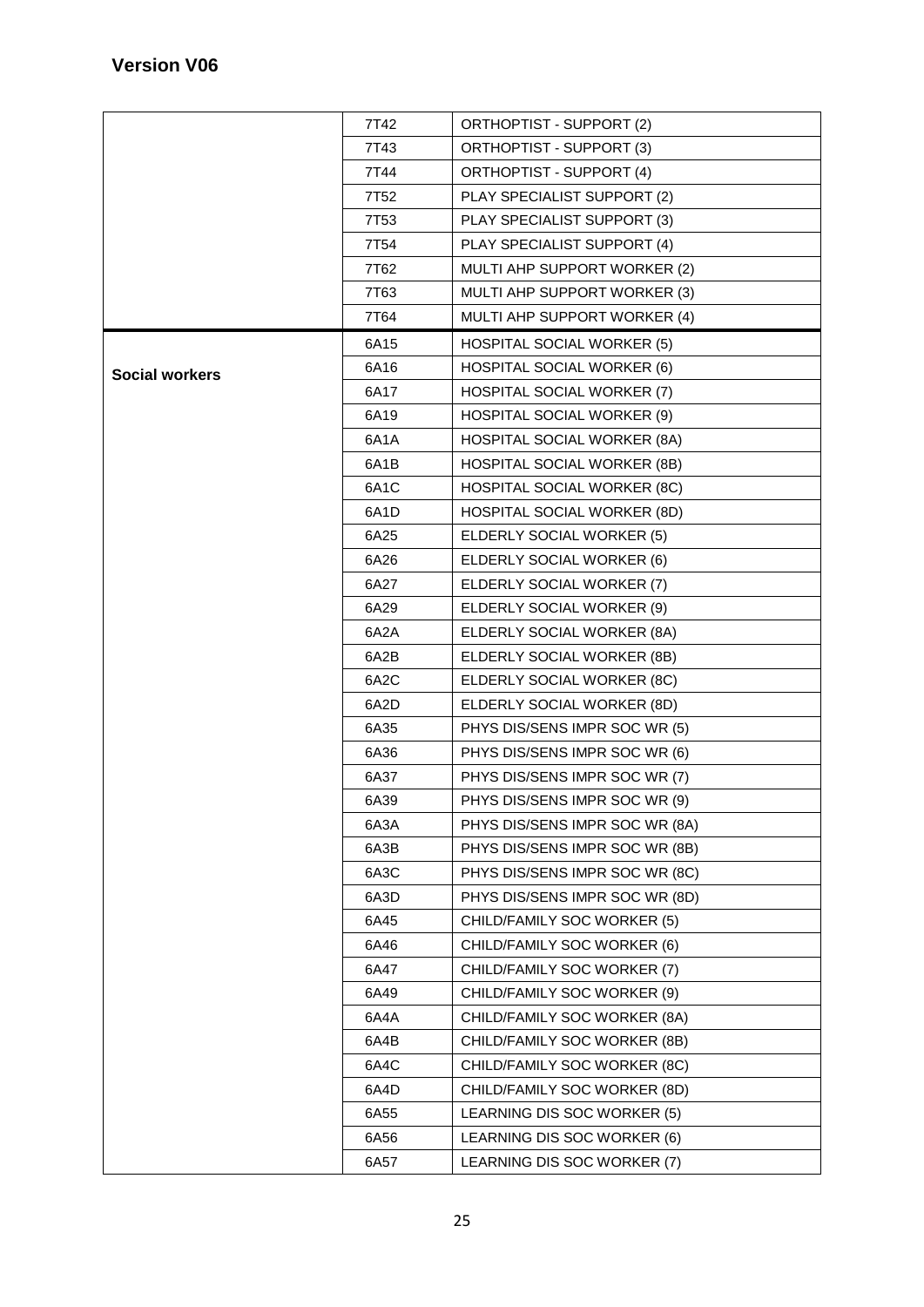| 6A59              | LEARNING DIS SOC WORKER (9)         |
|-------------------|-------------------------------------|
| 6A5A              | LEARNING DIS SOC WORKER (8A)        |
| 6A5B              | LEARNING DIS SOC WORKER (8B)        |
| 6A5C              | LEARNING DIS SOC WORKER (8C)        |
| 6A5D              | LEARNING DIS SOC WORKER (8D)        |
| 6A65              | <b>MENTAL HEALTH SOC WORKER (5)</b> |
| 6A66              | MENTAL HEALTH SOC WORKER (6)        |
| 6A67              | MENTAL HEALTH SOC WORKER (7)        |
| 6A69              | MENTAL HEALTH SOC WORKER (9)        |
| 6A6A              | MENTAL HEALTH SOC WORKER (8A)       |
| 6A6B              | MENTAL HEALTH SOC WORKER (8B)       |
| 6A6C              | MENTAL HEALTH SOC WORKER (8C)       |
| 6A6D              | MENTAL HEALTH SOC WORKER (8D)       |
| 6A95              | <b>COMMUNITY SOCIAL WORKER (5)</b>  |
| 6A96              | <b>COMMUNITY SOCIAL WORKER (6)</b>  |
| 6A97              | <b>COMMUNITY SOCIAL WORKER (7)</b>  |
| 6A99              | <b>COMMUNITY SOCIAL WORKER (9)</b>  |
| 6A9A              | <b>COMMUNITY SOCIAL WORKER (8A)</b> |
| 6A9B              | <b>COMMUNITY SOCIAL WORKER (8B)</b> |
| 6A9C              | COMMUNITY SOCIAL WORKER (8C)        |
| 6A9D              | COMMUNITY SOCIAL WORKER (8D)        |
| 6B15              | SOCIAL WORK MANAGER (5)             |
| 6B16              | SOCIAL WORK MANAGER (6)             |
| 6B17              | SOCIAL WORK MANAGER (7)             |
| 6B19              | SOCIAL WORK MANAGER (9)             |
| 6B1A              | SOCIAL WORK MANAGER (8A)            |
| 6B1B              | SOCIAL WORK MANAGER (8B)            |
| 6B1C              | SOCIAL WORK MANAGER (8C)            |
| 6B1D              | SOCIAL WORK MANAGER (8D)            |
| 6B25              | MULTI SERVICES MANAGER (5)          |
| 6B26              | MULTI SERVICES MANAGER (6)          |
| 6B27              | MULTI SERVICES MANAGER (7)          |
| 6B29              | MULTI SERVICES MANAGER (9)          |
| 6B2A              | MULTI SERVICES MANAGER (8A)         |
| 6B2B              | MULTI SERVICES MANAGER (8B)         |
| 6B <sub>2</sub> C | MULTI SERVICES MANAGER (8C)         |
| 6B <sub>2</sub> D | MULTI SERVICES MANAGER (8D)         |
| 6B56              | SOCIAL CARE MANAGER (6)             |
| 6B57              | SOCIAL CARE MANAGER (7)             |
| 6B5A              | SOCIAL CARE MANAGER (8A)            |
| 6B5B              | SOCIAL CARE MANAGER (8B)            |
| 6B5C              | SOCIAL CARE MANAGER (8C)            |
| 6B5D              | SOCIAL CARE MANAGER (8D)            |
| 6B66              | PRISON SOCIAL WORKER (6)            |
|                   |                                     |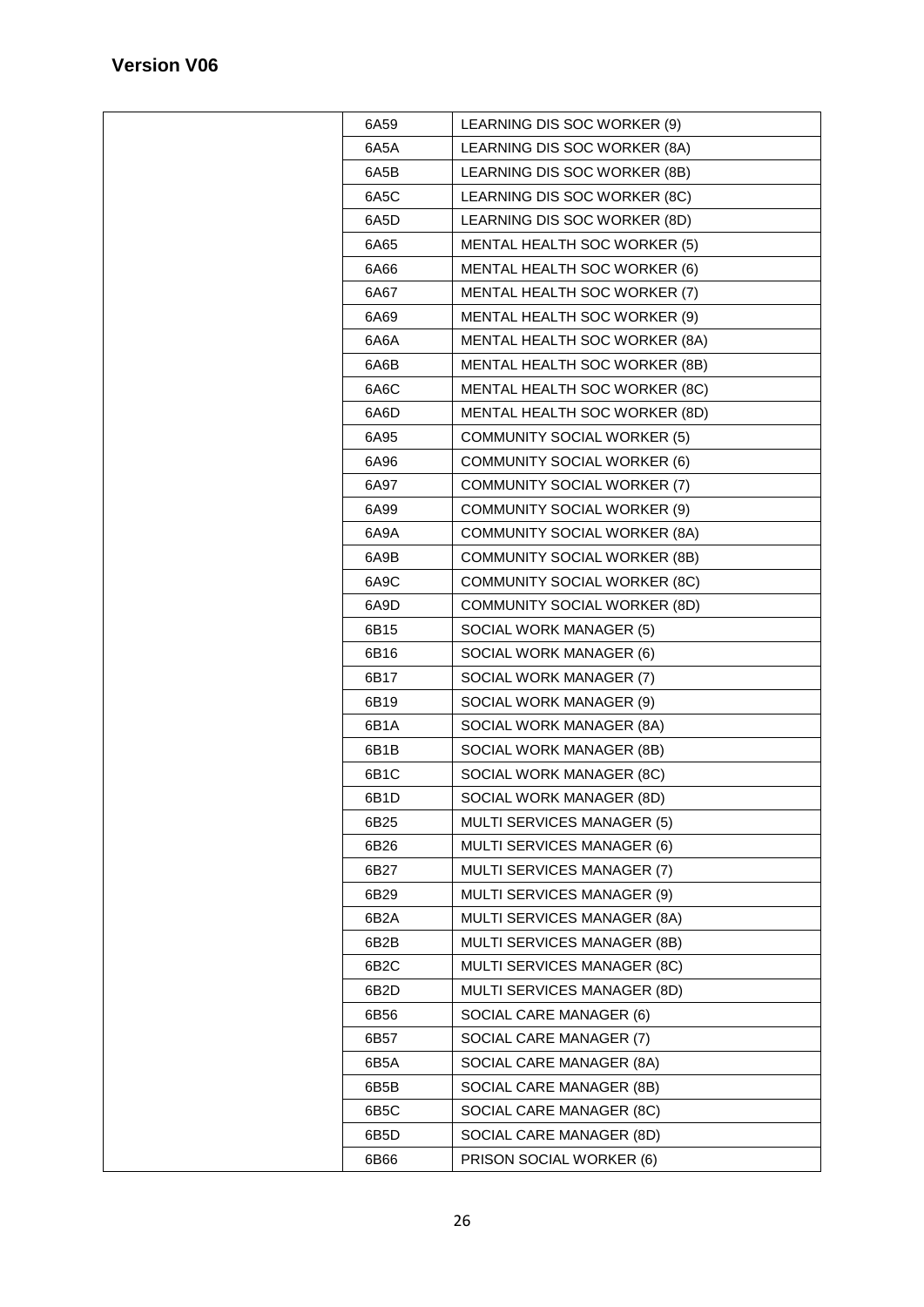|                     | 6B67             | PRISON SOCIAL WORKER (7)              |
|---------------------|------------------|---------------------------------------|
|                     | 6B85             | AYE SOCIAL WORKER (5)                 |
|                     | 6010             | SOCIAL WORKER ASSISTANT               |
| Social care workers | 6S11             | HOSPITAL SOCIAL WORKER SUPP(1)        |
|                     | 6S12             | HOSPITAL SOCIAL WORKER SUPP(2)        |
|                     | 6S13             | HOSPITAL SOCIAL WORKER SUPP(3)        |
|                     | 6S14             | HOSPITAL SOCIAL WORKER SUPP(4)        |
|                     | 6S15             | HOSPITAL SOCIAL WORKER SUPP(5)        |
|                     | 6S16             | <b>HOSPITAL SOCIAL WORKER SUPP(6)</b> |
|                     | 6S21             | ELDERLY SOCIAL WORKER SUPP (1)        |
|                     | 6S22             | ELDERLY SOCIAL WORKER SUPP (2)        |
|                     | 6S <sub>23</sub> | ELDERLY SOCIAL WORKER SUPP (3)        |
|                     | 6S24             | ELDERLY SOCIAL WORKER SUPP (4)        |
|                     | 6S <sub>25</sub> | ELDERLY SOCIAL WORKER SUPP (5)        |
|                     | 6S26             | ELDERLY SOCIAL WORKER SUPP (6)        |
|                     | 6S31             | PHYS DIS/SENS IMPAIR SUPP (1)         |
|                     | 6S32             | PHYS DIS/SENS IMPAIR SUPP (2)         |
|                     | 6S33             | PHYS DIS/SENS IMPAIR SUPP (3)         |
|                     | 6S34             | PHYS DIS/SENS IMPAIR SUPP (4)         |
|                     | 6S35             | PHYS DIS/SENS IMPAIR SUPP (5)         |
|                     | 6S36             | PHYS DIS/SENS IMPAIR SUPP (6)         |
|                     | 6S41             | CHILD/FAMILY SOC WORK SUP (1)         |
|                     | 6S42             | CHILD/FAMILY SOC WORK SUP (2)         |
|                     | 6S43             | CHILD/FAMILY SOC WORK SUP (3)         |
|                     | 6S44             | CHILD/FAMILY SOC WORK SUP (4)         |
|                     | 6S45             | CHILD/FAMILY SOC WORK SUP (5)         |
|                     | 6S46             | CHILD/FAMILY SOC WORK SUP (6)         |
|                     | 6S51             | LEARNING DIS SOC WR SUPP (1)          |
|                     | 6S52             | LEARNING DIS SOC WR SUPP (2)          |
|                     | 6S53             | LEARNING DIS SOC WR SUPP (3)          |
|                     | 6S54             | LEARNING DIS SOC WR SUPP (4)          |
|                     | 6S55             | LEARNING DIS SOC WR SUPP (5)          |
|                     | 6S56             | LEARNING DIS SOC WR SUPP (6)          |
|                     | 6S61             | MENTAL HEALTH SOC WR SUPP (1)         |
|                     | 6S62             | MENTAL HEALTH SOC WR SUPP (2)         |
|                     | 6S63             | MENTAL HEALTH SOC WR SUPP (3)         |
|                     | 6S64             | MENTAL HEALTH SOC WR SUPP (4)         |
|                     | 6S65             | MENTAL HEALTH SOC WR SUPP (5)         |
|                     | 6S66             | MENTAL HEALTH SOC WR SUPP (6)         |
|                     | 6S91             | <b>COMMUNITY SOCIAL CARE SUPP (1)</b> |
|                     | 6S92             | COMMUNITY SOCIAL CARE SUPP (2)        |
|                     | 6S93             | COMMUNITY SOCIAL CARE SUPP (3)        |
|                     | 6S94             | COMMUNITY SOCIAL CARE SUPP (4)        |
|                     | 6S95             | <b>COMMUNITY SOCIAL CARE SUPP (5)</b> |